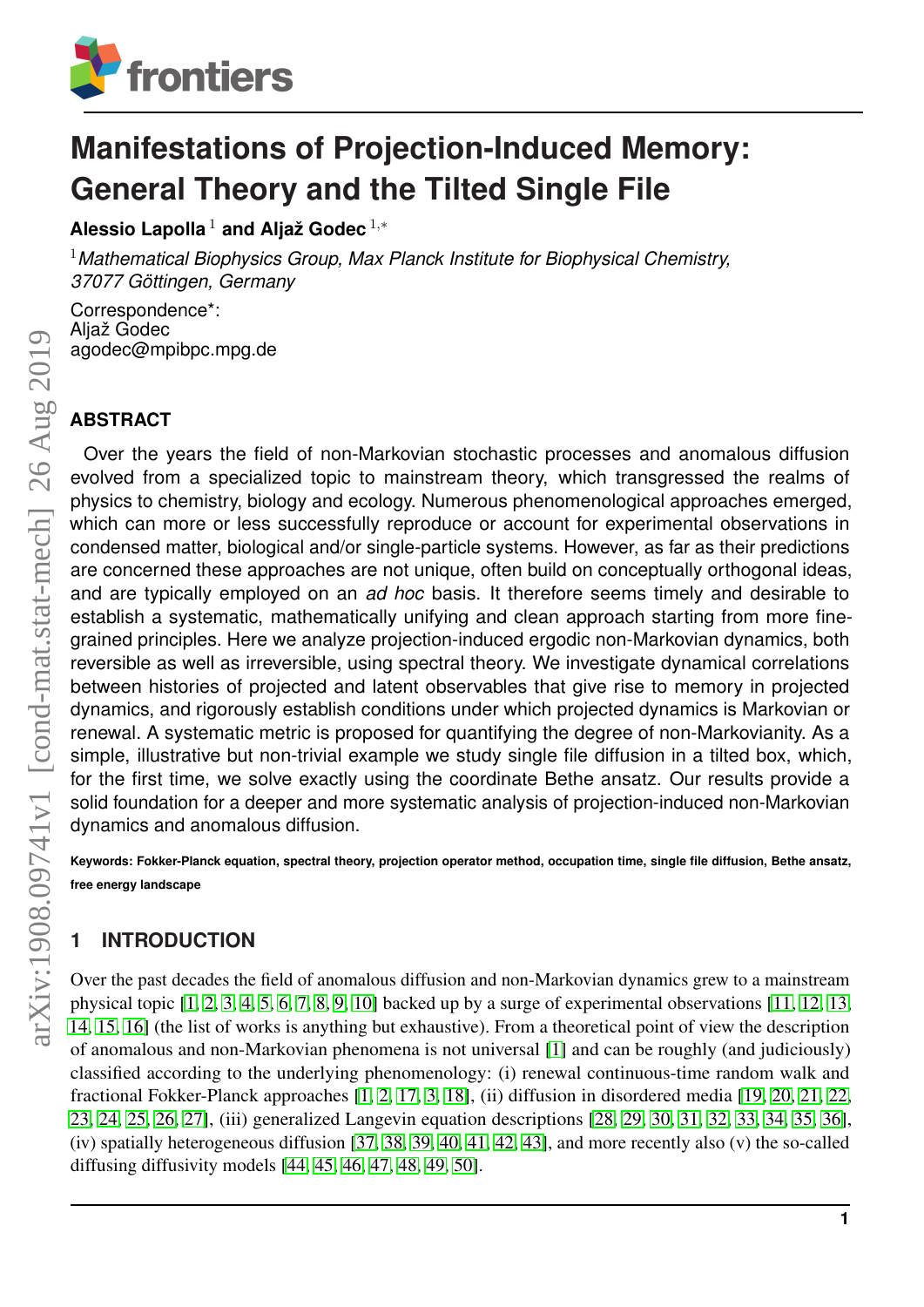From a more general first-principles perspective non-Markovian dynamics in physical systems are always a result of the projection of nominally deterministic and/or Markovian high-dimensional dynamics to a lower-dimensional subspace [\[51,](#page-22-3) [52,](#page-22-4) [53,](#page-22-5) [54,](#page-22-6) [55,](#page-22-7) [56,](#page-22-8) [57,](#page-22-9) [58,](#page-22-10) [59,](#page-22-11) [60\]](#page-22-12). The projection in general induces a dependence of the dynamics on the initial conditions of the latent degrees of freedom, i.e. those being integrated out, thereby leading to memory [\[51,](#page-22-3) [54,](#page-22-6) [56,](#page-22-8) [55\]](#page-22-7) and possibly (depending on the system) also to anomalous diffusion [\[61,](#page-22-13) [62,](#page-22-14) [63,](#page-22-15) [64,](#page-22-16) [65,](#page-22-17) [66,](#page-22-18) [67,](#page-23-0) [68\]](#page-23-1).

Hallmarks of broken Markovianity are the non-validity of the Chapman-Kolmogorov equation, and on the level of individual trajectories correlations between histories of projected observables and latent degrees of freedom [\[67\]](#page-23-0). The advantage of such an approach is a deeper understanding and complete control over the origin and nature of memory effects. The drawback, however, is the inherent difficulty of integrating out exactly degrees of freedom in a microscopic model, such that in practice this seems to be only possible for the simplest models, e.g. harmonic systems (e.g. [\[69\]](#page-23-2)), comb-models (e.g. [\[70,](#page-23-3) [71,](#page-23-4) [72\]](#page-23-5)) or simple obstruction models [\[61,](#page-22-13) [62,](#page-22-14) [63,](#page-22-15) [64,](#page-22-16) [65,](#page-22-17) [66,](#page-22-18) [67\]](#page-23-0), to name but a few.

Here, instead of focusing on the analysis of evolution equations for projected dynamics [\[51,](#page-22-3) [54,](#page-22-6) [56,](#page-22-8) [55\]](#page-22-7) we focus on the consequences of the projection – both in a general setting as well as by means of a simplistic yet non-trivial model of single file diffusion in a tilted box. Using spectral theory we first present a rigorous and quite general analysis of the problem and establish conditions, under which the projection in fact leads to Markovian or renewal-type dynamics. We then apply these general results to the analysis of tagged particle diffusion in a single file confined in a tilted box. We obtain an exact solution of the full many-body and projected tagged particle propagators using the coordinate Bethe ansatz, and provide exact results for tagged particle local time statistics and correlations between tagged particle histories. Finally, to asses the degree of non-Markovianity induced by the projection, we compute the Kullback-Leibler divergence between the exact tagged particle propagator and the propagator of Markovian diffusion in the respective free energy landscape, i.e. in the so-called free energy landscape perspective. Our results provide a deeper understanding of projection-induced memory and anomalous diffusion and highlight important pitfalls in applications of free energy landscape-ideas in absence of a time-scale separation.

# **2 THEORY**

### **2.1 Notation and Mathematical Preliminaries**

Although all presented result hold identically for discrete-state jump dynamics governed by a Markovian master equation we will throughout be interested in projections of continuous (in space as well as time) Markovian diffusion in a continuous domain  $\Omega \in \mathbb{R}^d$  in a vector field  $F(\mathbf{x}) : \mathbb{R}^d \to \mathbb{R}^d$  (not necessarily a potential field), which is either nominally confining (in this case  $\Omega$  is open) or is accompanied by corresponding reflecting boundary conditions at  $\partial\Omega$  (in this case  $\Omega$  is closed) thus guaranteeing the existence of an invariant measure and hence ergodicity. The dynamics are governed by the (forward) Fokker-Planck operator  $\hat{\mathcal{L}}: V \to V$  or its adjoint (or backward) operator  $\hat{\mathcal{L}}^{\dagger}: W \to W$ , where V is a complete normed linear vector space with elements  $f \in C^2(\mathbb{R}^d)$  and W is its dual space. In particular,

<span id="page-1-0"></span>
$$
\hat{\mathcal{L}} = \nabla \cdot \mathbf{D} \nabla - \nabla \cdot \mathbf{F}(\mathbf{x}), \qquad \hat{\mathcal{L}}^{\dagger} = \nabla \cdot \mathbf{D} \nabla + \mathbf{F}(\mathbf{x}) \cdot \nabla, \tag{1}
$$

where D is the symmetric positive-definite diffusion matrix.  $\hat{\mathcal{L}}$  propagates measures  $\mu_t(\mathbf{x})$  in time, which will throughout be assumed to posses well-behaved probability density functions  $P(\mathbf{x}, t)$ , i.e.  $d\mu_t(\mathbf{x}) =$  $P(\mathbf{x}, t)dx$  (thereby posing some restrictions of  $\mathbf{F}(\mathbf{x})$ ). Moreover, we assume that  $\mathbf{F}(\mathbf{x})$  admits the following decomposition into a potential (irrotational) field  $-\mathbf{D}\nabla\varphi(\mathbf{x})$  and a non-conservative component  $\vartheta(\mathbf{x})$ ,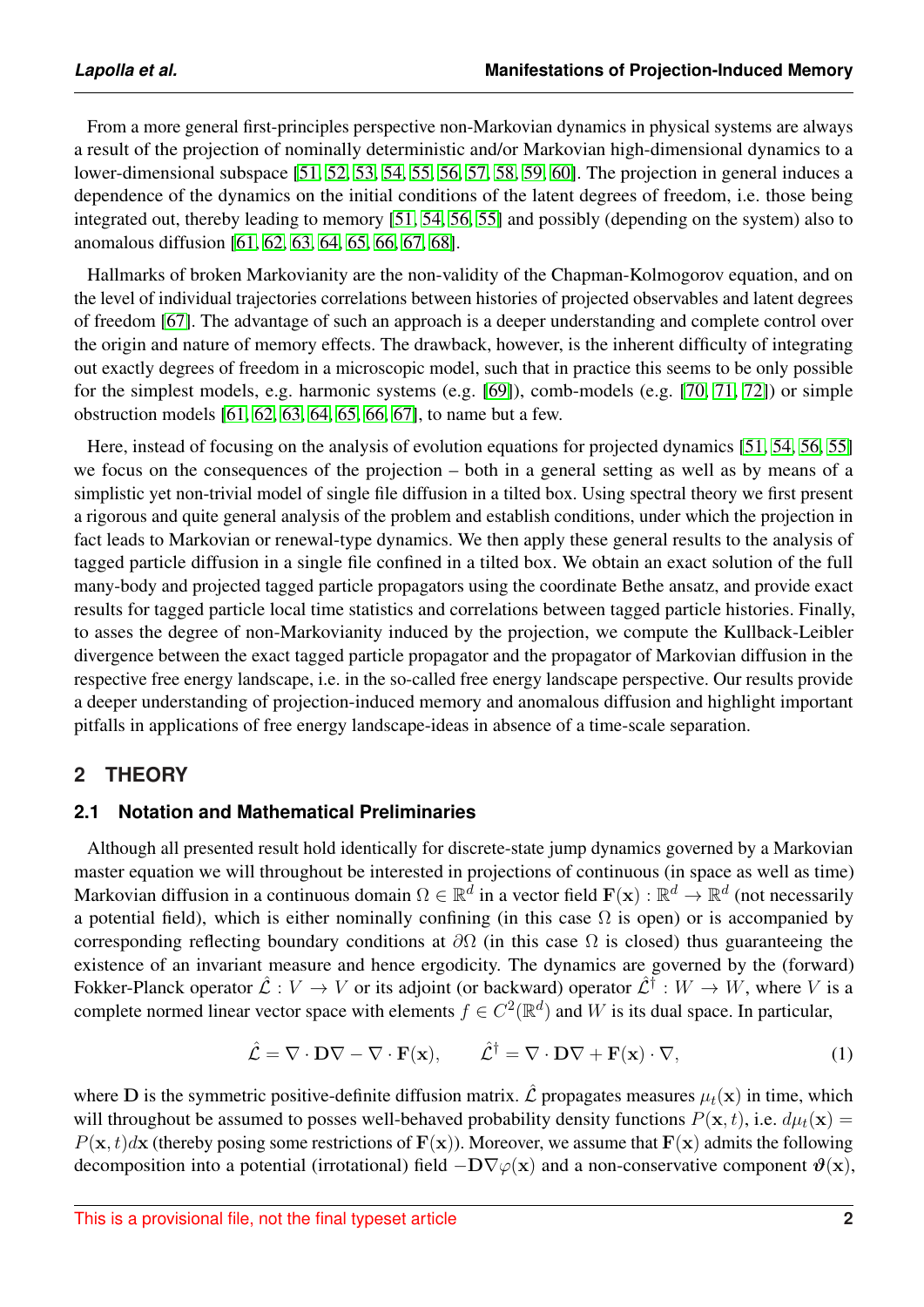$\mathbf{F}(\mathbf{x}) = -\mathbf{D}\nabla\varphi(\mathbf{x}) + \vartheta(\mathbf{x})$  with the two fields being mutually orthogonal  $\nabla\varphi(\mathbf{x}) \cdot \vartheta(\mathbf{x}) = 0$  [\[73\]](#page-23-6). By insertion into Eq. [\(1\)](#page-1-0) one can now easily check that  $\hat{L}e^{-\varphi(x)} = 0$ , such that the steady-state solution of the Fokker-Planck equation by construction does not depend on the non-conservative part  $\vartheta(x)$ . Before proceeding we first establish the decomposition of the drift field  $F(x)$  of the full dynamics, which with the knowledge of  $\varphi(\mathbf{x})$  can be shown to have the form

<span id="page-2-0"></span>
$$
\mathbf{F}(\mathbf{x}) = -\mathbf{D}\nabla\varphi(\mathbf{x}) + e^{\varphi(\mathbf{x})}\mathbf{j}_{ss}(\mathbf{x}),\tag{2}
$$

 $j_{ss}(x)$  denoting the steady-state probability current and  $\vartheta(x) \equiv e^{\varphi(x)}j_{ss}(x)$  being incompressible. The proof follows straightforwardly. We take  $\vartheta(x) = F(x) + D\nabla\varphi(x)$  and use  $\varphi(x)$  to determine the steady-state current  $\mathbf{j}_{ss}(\mathbf{x}) = (\mathbf{\theta}(\mathbf{x}) - \mathbf{D}\nabla\varphi(\mathbf{x}))e^{-\varphi(\mathbf{x})} + \mathbf{D}\nabla e^{-\varphi(\mathbf{x})}$ , such that immediately  $\mathbf{\theta}(\mathbf{x}) = e^{\varphi(\mathbf{x})}\mathbf{j}_{ss}(\mathbf{x})$  and in turn follows  $F(x)$  in Eq. [\(2\)](#page-2-0). To check for incompressibility we note that  $j_{ss}(x)$  is by definition divergence free and so  $\nabla \cdot \boldsymbol{\vartheta}(\mathbf{x}) = e^{\varphi(\mathbf{x})} (\mathbf{j}_{ss}(\mathbf{x}) \cdot \nabla \varphi(\mathbf{x})) \equiv \boldsymbol{\vartheta}(\mathbf{x}) \cdot \nabla \varphi(\mathbf{x}) = 0$ , i.e.  $e^{\varphi(\mathbf{x})} \mathbf{j}_{ss}(\mathbf{x})$  is divergence-free, as claimed.

We define the forward and backward propagators by  $\hat{U}(t) = e^{\hat{L}t}$  and  $\hat{U}^{\dagger}(t) = e^{\hat{L}^{\dagger}t}$  such that  $\hat{L}$  and  $\hat{\mathcal{L}}^{\dagger}$  are generators of a semi-group  $\hat{U}(t + t') = \hat{U}(t)\hat{U}(t')$  and  $\hat{U}^{\dagger}(t + t') = \hat{U}^{\dagger}(t)\hat{U}^{\dagger}(t')$ , respectively. For convenience we introduce the bra-ket notation with the 'ket'  $|f\rangle$  representing a vector in V (or W, respectively) written in position basis as  $f(\mathbf{x}) \equiv \langle \mathbf{x} | f \rangle$ , and the 'bra'  $\langle g |$  as the integral  $\int d\mathbf{x} g^{\dagger}$ . The scalar product is defined as  $\langle g|f \rangle = \int d\mathbf{x} g^{\dagger}(\mathbf{x}) f(\mathbf{x})$ . Therefore we have, in operator notation, the following evolution equation for the conditional probability density function starting from an initial condition  $|p_0\rangle$ :  $|p_t\rangle = e^{\hat{\mathcal{L}}t} |p_0\rangle$  and, since the process is ergodic,  $\lim_{t\to\infty} e^{\hat{\mathcal{L}}t} |p_0\rangle = |{\rm ss}\rangle$  defining the equilibrium or nonequilibrium steady state. In other words,  $\hat{\cal L} |{\rm ss}\rangle = 0$  and  $\langle{\rm ss}|\hat{\cal L}^\dag=0$ , as a result of the duality. We also define the (typically non-normalizable) 'flat' state  $|\rightarrow\rangle$ , such that  $\langle x|\rightarrow\rangle = 1$  and  $\langle -|p_t\rangle = 1$ . Hence,  $\partial_t \langle -|p_t\rangle = 0$ and  $\langle -|\hat{\mathcal{L}}=0$  and  $\hat{\mathcal{L}}^{\dagger}|\$  = 0. We define the Green's function of the process as the conditional probability density function for a localized initial condition  $\langle x|p_0\rangle = \delta(x - x_0)$  as

$$
G(\mathbf{x}, t | \mathbf{x}_0, 0) = \langle \mathbf{x} | \hat{U}(t) | \mathbf{x}_0 \rangle \equiv \langle \mathbf{x}_0 | \hat{U}^\dagger(t) | \mathbf{x} \rangle,
$$
\n(3)

such that the conditional probability density starting from a general initial condition  $|p_0\rangle$  becomes  $P(\mathbf{x}, t|p_0, 0) = \langle \mathbf{x} | \hat{U}(t) | p_0 \rangle \equiv \int d\mathbf{x}_0 p_0(\mathbf{x}_0) G(\mathbf{x}, t|\mathbf{x}_0, 0)$ . Moreover, as  $\mathbf{F}(\mathbf{x})$  is assumed to be sufficiently confining (i.e.  $\lim_{x\to\infty} P(x, t) = 0$ ,  $\forall t$  sufficiently fast), such that  $\hat{\mathcal{L}}$  corresponds to a coercive and densely defined operator on V (and  $\hat{\mathcal{L}}^{\dagger}$  on W, respectively) [\[74,](#page-23-7) [75,](#page-23-8) [76\]](#page-23-9). Finally,  $\hat{\mathcal{L}}$  is throughout assumed to be *normal*, i.e.  $\hat{\mathcal{L}}^{\dagger}\hat{\mathcal{L}} - \hat{\mathcal{L}}\hat{\mathcal{L}}^{\dagger} = 0$ , where for reversible system (i.e. those obeying detailed balance) we have  $\hat{\mathcal{L}}\hat{\mathcal{L}}^{\dagger} = \hat{\mathcal{L}}^{\dagger}\hat{\mathcal{L}} = 0$ . Because any normal compact operator is diagonalizable [\[77\]](#page-23-10), we can expand  $\hat{\mathcal{L}}$  (and  $\hat{\mathcal{L}}^{\dagger}$ ) in a complete bi-orthonormal set of left  $\langle \psi_k^L \rangle$  $\vert k \vert^L$  and right  $\vert \psi^R_k \vert^L$  $\langle k \rangle^{R}$  (  $\langle \psi^{R}_{k} \rangle$  $|k_R^R|$  and  $|\psi_k^L|$  $\binom{L}{k}$ , respectively) eigenstates

$$
\hat{\mathcal{L}}|\psi_k^R\rangle = -\lambda_k|\psi_k^R\rangle, \qquad \hat{\mathcal{L}}^\dagger|\psi_k^L\rangle = -\alpha_k|\psi_k^L\rangle,\tag{4}
$$

with  $\text{Re}(\lambda_k) \geq 0$ , and according to our definition of the scalar product we have

$$
\langle \psi_k^L | \hat{\mathcal{L}} | \psi_k^R \rangle = -\lambda_k \langle \psi_k^L | \psi_k^R \rangle = \left( \langle \psi_k^R | \hat{\mathcal{L}}^\dagger | \psi_k^L \rangle \right)^\dagger = -\alpha_k^\dagger \langle \psi_k^R | \psi_k^L \rangle \tag{5}
$$

and hence the spectra of  $\hat{\mathcal{L}}$  and  $\hat{\mathcal{L}}^{\dagger}$  are complex conjugates,  $\alpha_k = \lambda_k^{\dagger}$ . Moreover,  $\lambda_0 = 0$ ,  $|\psi_0^R\rangle = |ss\rangle$ ,  $\langle \psi_0^L | = \langle - |$ , and  $\langle \psi_k^L \rangle$  $\frac{L}{k}|\psi_l^R$  $\vert h_l^R\rangle = \delta_{kl}$ . Finally, we also have the resolution of identity  $1 = \sum_k |\psi_k^R|$  $\langle k^R \rangle \langle \psi^L_k$  $\frac{L}{k}$  and the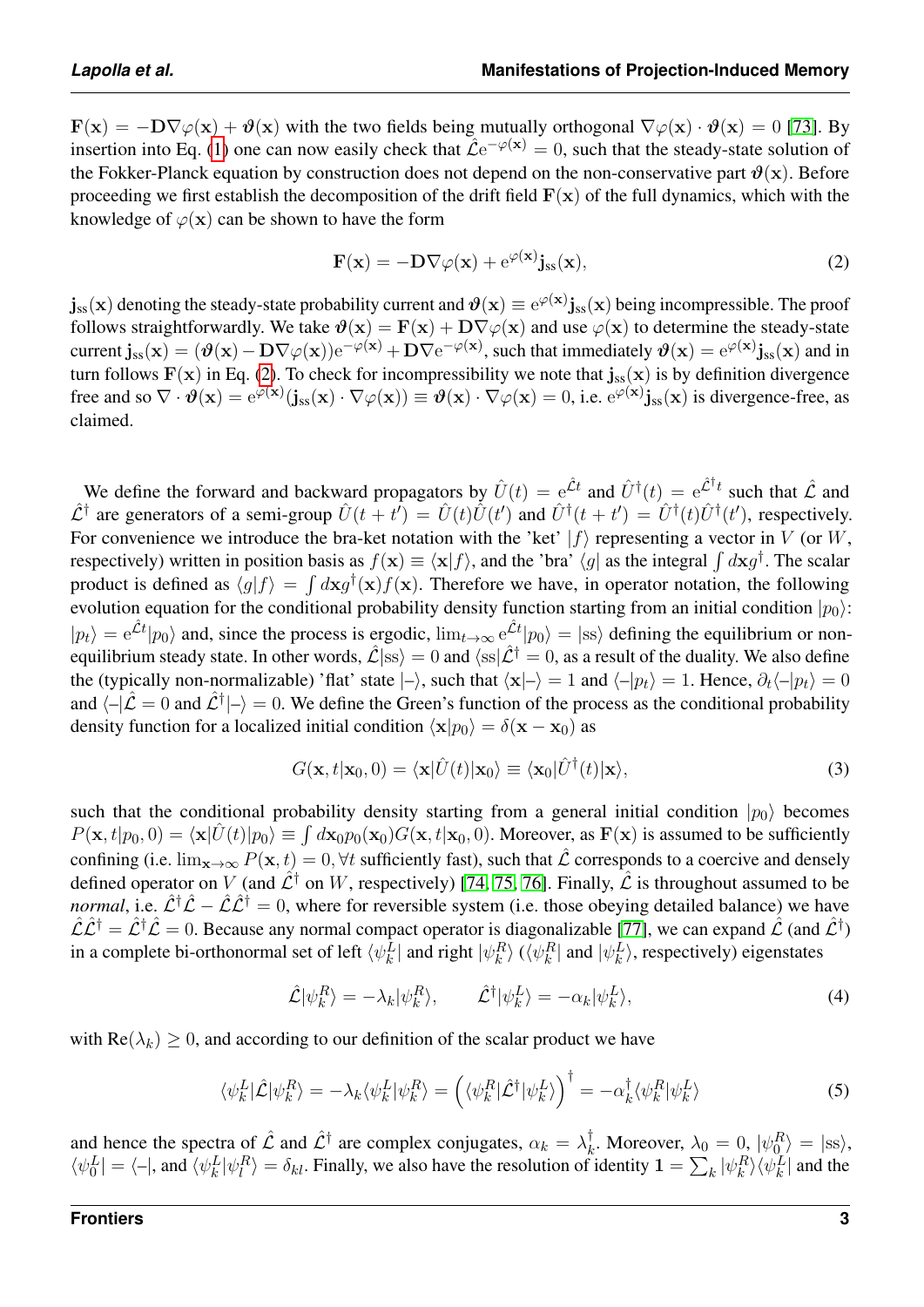propagator  $\hat{U}(t) = \sum_{k} |\psi_k^R|$  $\langle k^R \rangle \langle \psi^L_k$  $_{k}^{L}$ |e<sup>- $\lambda_{k}t$ </sup>. It follows that the spectral expansion of the Green's function reads

<span id="page-3-1"></span>
$$
G(\mathbf{x},t|\mathbf{x}_0,0) = \sum_k \psi_k^R(\mathbf{x})\psi_k^{L\dagger}(\mathbf{x}_0) e^{-\lambda_k t} \equiv \sum_k \psi_k^L(\mathbf{x}_0)\psi_k^{R\dagger}(\mathbf{x}) e^{-\lambda_k^{\dagger}t},\tag{6}
$$

We now define,  $\hat{\mathcal{P}}_x(\Gamma; q)$ , a (potentially oblique) projection operator into a subspace of random variables – a mapping  $\mathbf{q} = \Gamma(\mathbf{x}) : \mathbb{R}^d \to \mathbb{R}^a$  to a subset of coordinates q lying in some orthogonal system in Euclidean space,  $q \in \Xi(\mathbb{R}^a) \subset \Omega(\mathbb{R}^d)$  with  $a < d$ . For example, the projection operator applied to some function  $R(\mathbf{x}) \in V$  gives

<span id="page-3-0"></span>
$$
\hat{\mathcal{P}}_{\mathbf{x}}(\mathbf{\Gamma}; \mathbf{q}) R(\mathbf{x}) = \int_{\Omega} d\mathbf{x} \delta(\mathbf{\Gamma}(\mathbf{x}) - \mathbf{q}) R(\mathbf{x}). \tag{7}
$$

The spectral expansion of  $\hat{\mathcal{L}}$  (and  $\hat{\mathcal{L}}^{\dagger}$ ) in the bi-orthogonal Hilbert space alongside the projection operator  $\hat{\mathcal{P}}_{\mathbf{x}}(\Gamma; \mathbf{q})$  will now allow us to define and analyze projection-induced non-Markovian dynamics.

#### **2.2 General Results**

#### 2.2.1 Non-Markovian Dynamics and (non)Existence of a Semigroup

Using the projection operator  $\hat{\mathcal{P}}_x(\Gamma; q)$  defined in Eq. [\(7\)](#page-3-0) we can define the (in general) non-Markovian Green's function of the projected dynamics as the conditional probability density of projected dynamics starting from a localized initial condition  $q_0$ 

<span id="page-3-2"></span>
$$
Q_{p_0}(\mathbf{q},t|\mathbf{q}_0,0) = \frac{Q_{p_0}(\mathbf{q},t,\mathbf{q}_0,0)_{p_0}}{Q_{p_0}^0(\mathbf{q}_0)} \equiv \frac{\hat{\mathcal{P}}_{\mathbf{x}}(\Gamma;\mathbf{q})\hat{\mathcal{P}}_{\mathbf{x}_0}(\Gamma;\mathbf{q}_0)G(\mathbf{x},t|\mathbf{x}_0,0)p_0(\mathbf{x}_0)}{\hat{\mathcal{P}}_{\mathbf{x}_0}(\Gamma;\mathbf{q}_0)p_0(\mathbf{x}_0)},
$$
\n(8)

which demonstrates that the time evolution of projected dynamics starting from a fixed condition  $q_0$ depends on the initial preparation of the full system  $p_0(\mathbf{x}_0)$  as denoted by the subscript. This is a first signature of the non-Markovian and non-stationary nature of projected dynamics and was noted upon also in [\[55\]](#page-22-7). Obviously,  $\int_{\Xi} d\mathbf{q} Q_{p_0}(\mathbf{q}, t|\mathbf{q}_0, 0) = 1$  for any initial condition  $\mathbf{q}_0$ . We will refer to  $\mathbf{q}$  as the projected degrees of freedom, whereas those integrated out will be called latent. For the sake of simplicity we will here mostly limit our discussion to a stationary preparation of the system, i.e.  $p_0(\mathbf{x}_0) = p_{ss}(\mathbf{x}_0) = \langle \mathbf{x}_0 | \text{ss} \rangle$ . In order to avoid duplicating results we will explicitly carry out the calculation with the spectral expansion of  $\hat{\mathcal{L}}$  but note that equivalent results are obtained using  $\hat{\mathcal{L}}^{\dagger}$ . Using the spectral expansion Eq. [\(6\)](#page-3-1) and introducing  $\Psi_{kl}(\mathbf{q})$ , the elements of an infinite-dimensional matrix

<span id="page-3-4"></span>
$$
\Psi_{kl}(\mathbf{q}) = \langle \psi_k^L | \delta(\mathbf{\Gamma}(\mathbf{x}) - \mathbf{q}) | \psi_l^R \rangle \tag{9}
$$

we find from Eq. [\(8\)](#page-3-2)

<span id="page-3-3"></span>
$$
Q_{pss}(\mathbf{q},t|\mathbf{q}_0,0) = \sum_{k} \Psi_{0k}(\mathbf{q}) (\Psi_{k0}(\mathbf{q}_0)) \Psi_{00}(\mathbf{q}_0)) e^{-\lambda_k t}
$$
(10)

with  $\Psi_{00}(\mathbf{q}_0)=Q_{p_{\text{ss}}}^0(\mathbf{q}_0).$  If one would to identify  $\Psi_{0k}(\mathbf{q})=\Psi^R_{0k}(\mathbf{q})$  and  $\Psi_{00}(\mathbf{q}_0)^{-1}\Psi_{0k}(\mathbf{q})=\Psi^L_{0k}(\mathbf{q}),$ Eq. [\(10\)](#page-3-3) at first sight looks deceivingly similar to the Markovian Green's function in Eq. [\(6\)](#page-3-1). Moreover, a hallmark of Markovian dynamics is that it obeys the Chapman-Kolmogorov equation and indeed, since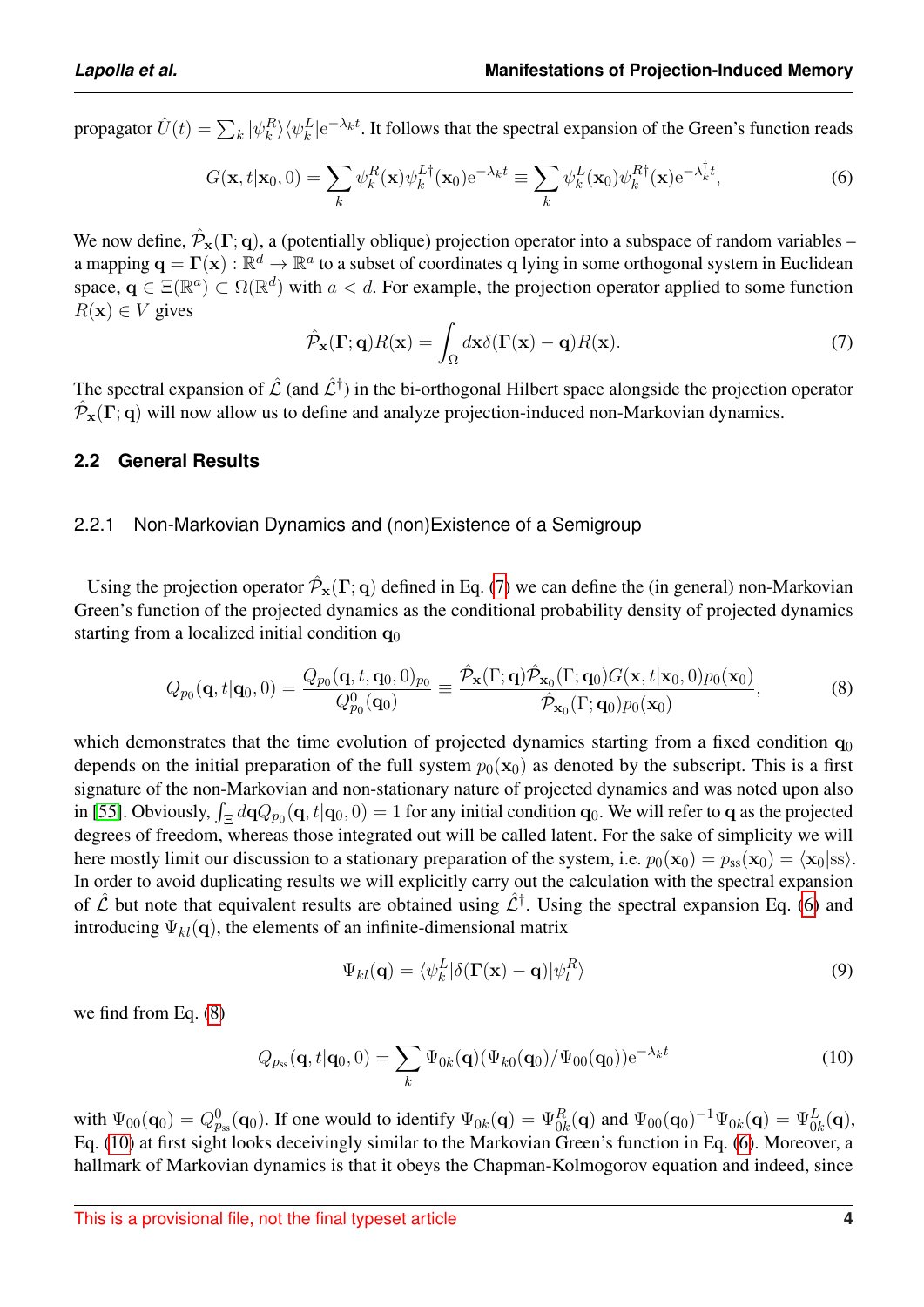$\langle \psi_k^L$  $\frac{L}{k}|\psi_l^R$  $\vert h_l^H \rangle = \delta_{kl}$ , we find from the spectral expansion Eq. [\(6\)](#page-3-1) directly for any  $0 < t' < t$  that

<span id="page-4-1"></span>
$$
\int_{\Omega} d\mathbf{x}' G(\mathbf{x}, t | \mathbf{x}', t') G(\mathbf{x}', t' | \mathbf{x}_0, 0) = \sum_{k,l} \psi_k^R(\mathbf{x}) \langle \psi_k^L | \psi_l^R \rangle \psi_l^{L\dagger}(\mathbf{x}_0) e^{-\lambda_k (t - t') - \lambda_l t'} \equiv G(\mathbf{x}, t | \mathbf{x}_0, 0). \tag{11}
$$

For non-Markovian dynamics with a stationary  $p_0(\mathbf{x})$  it is straightforward to prove the following

**Proposition 1:** Let the full system be prepared in a steady state,  $p_0(\mathbf{x}) = p_{ss}(\mathbf{x})$ , and let non-Markovian *Green's function be defined by Eq.* [\(8\)](#page-3-2)*. We take*  $\Psi_{kl}(\mathbf{q})$  *as defined in Eq.* [\(9\)](#page-3-4) *and define a scalar product* with respect to a Lebesgue measure  $w$  as  $\langle f|g\rangle_w\equiv \int d{\bf x} w({\bf x})f^\dagger({\bf x})g({\bf x})$ . Then Green's function of the *projected process will obey the Chapman-Kolmogorov equation if and only if*  $\langle\Psi_{l0}|\Psi_{k0}\rangle_{\Psi_{00}^{-1}}=0, \forall k,l.$ 

We need to prove if and under which conditions

<span id="page-4-0"></span>
$$
\int_{\Xi} d\mathbf{q}' Q_{pss}(\mathbf{q},t|\mathbf{q}',t') Q_{pss}(\mathbf{q}',t'|\mathbf{q}_0,0)
$$
\n(12)

can be equal to  $Q_{p_{ss}}(\mathbf{q}, t | \mathbf{q}_0, 0)$ . As this will generally not be the case this essentially means that the projected dynamics is in general non-Markovian. The proof is established by noticing that  $\Psi_{kl}(\mathbf{q}') =$  $\Psi_{lk}^{\dagger}(\mathbf{q}')$  such that  $\langle\Psi_{l0}|\Psi_{k0}\rangle_{\Psi_{00}^{-1}}\equiv\int_{\Xi}d\mathbf{q}'\Psi_{00}(\mathbf{q}')^{-1}\Psi_{0l}(\mathbf{q}')\Psi_{k0}(\mathbf{q}')\Psi_{00}(\mathbf{q})^{-1}d\mathbf{q}$ . As a result Eq. [\(12\)](#page-4-0) can be written analogously to the first equality in Eq.  $(11)$  as

$$
\sum_{k,l} \Psi_{0k}(\mathbf{q}) \langle \Psi_{l0} | \Psi_{k0} \rangle_{\Psi_{00}^{-1}} (\Psi_{0l}^{\dagger}(\mathbf{q}_0) / \Psi_{00}(\mathbf{q}_0)) e^{-\lambda_k (t-t') - \lambda_l t'}.
$$
\n(13)

But since the projection mixes all excited eigenstates with  $k > 0$  (to a k-dependent extent) with the left and right ground states (see Eq. [\(9\)](#page-3-4)), the orthogonality between  $\Psi_{00}(\mathbf{q})^{-1/2}\Psi_{0l}(\mathbf{q})$  and  $\Psi_{00}(\mathbf{q})^{-1/2}\Psi_{k0}(\mathbf{q})$  is in general lost, and  $\langle\Psi_{l0}|\Psi_{k0}\rangle_{\Psi_{00}^{-1}}\neq 0$  for  $k\neq l$  as claimed above. The Chapman-Kolmogorov equation can hence be satisfied if and only if  $\langle \Psi_{l0} | \Psi_{k0} \rangle_{\Psi_{00}^{-1}} = 0$  for all  $k \neq l$ .

However, even if  $\langle \Psi_{l0} | \Psi_{k0} \rangle_{\Psi_{00}^{-1}} = 0, \forall k \neq l$  this does not guarantee that the projected process is actually Markovian (see [\[78,](#page-23-11) [79\]](#page-23-12) for observations made in the consideration of specific model examples). The computation of higher-order probability densities is necessary in order to check for Markovianity.

2.2.2 When is the Projected Dynamics Markovian or Renewal?

#### *A) Projected Dynamics is Markovian*

A particularly useful aspect of the present spectral-theoretic approach is its ability to establish rigorous conditions for the emergence of (exactly) Markovian and (exactly) renewal-type dynamics from a microscopic, first principles point of view. Note that in this section we assume a general, non-stationary preparation of the system (i.e.  $p_0(\mathbf{x}_0) \neq p_{ss}(\mathbf{x}_0)$ ). By inspection of Eqs. [\(9\)](#page-3-4) and [\(10\)](#page-3-3) one can establish that:

Theorem 2: *The necessary and sufficient condition for the projected dynamics to be Markovian if is that* the projection  $\hat{\cal P}_{{\bf x}}(\Gamma;{\bf q})$  (whatever its form) nominally projects into the nullspace of latent dynamics. In *other words, the latent and projected dynamics remain decoupled and orthogonal for all times. This means that (i) there exists a bijective map*  $y = f(x)$  *to a decomposable coordinate system*  $y = (q, q'')$ *,* in which the forward generator decomposes to  $\hat{\mathcal{L}}=\hat{\mathcal{L}}_p+\hat{\mathcal{L}}_l$ , where  $\hat{\mathcal{L}}_p$  only acts and depends on the *projected degrees of freedom*  $q \in \Xi(\mathbb{R}^a) \subset \Omega(\mathbb{R}^d)$  with  $a < d$  and  $\hat{\mathcal{L}}_l$  only acts and depends on the latent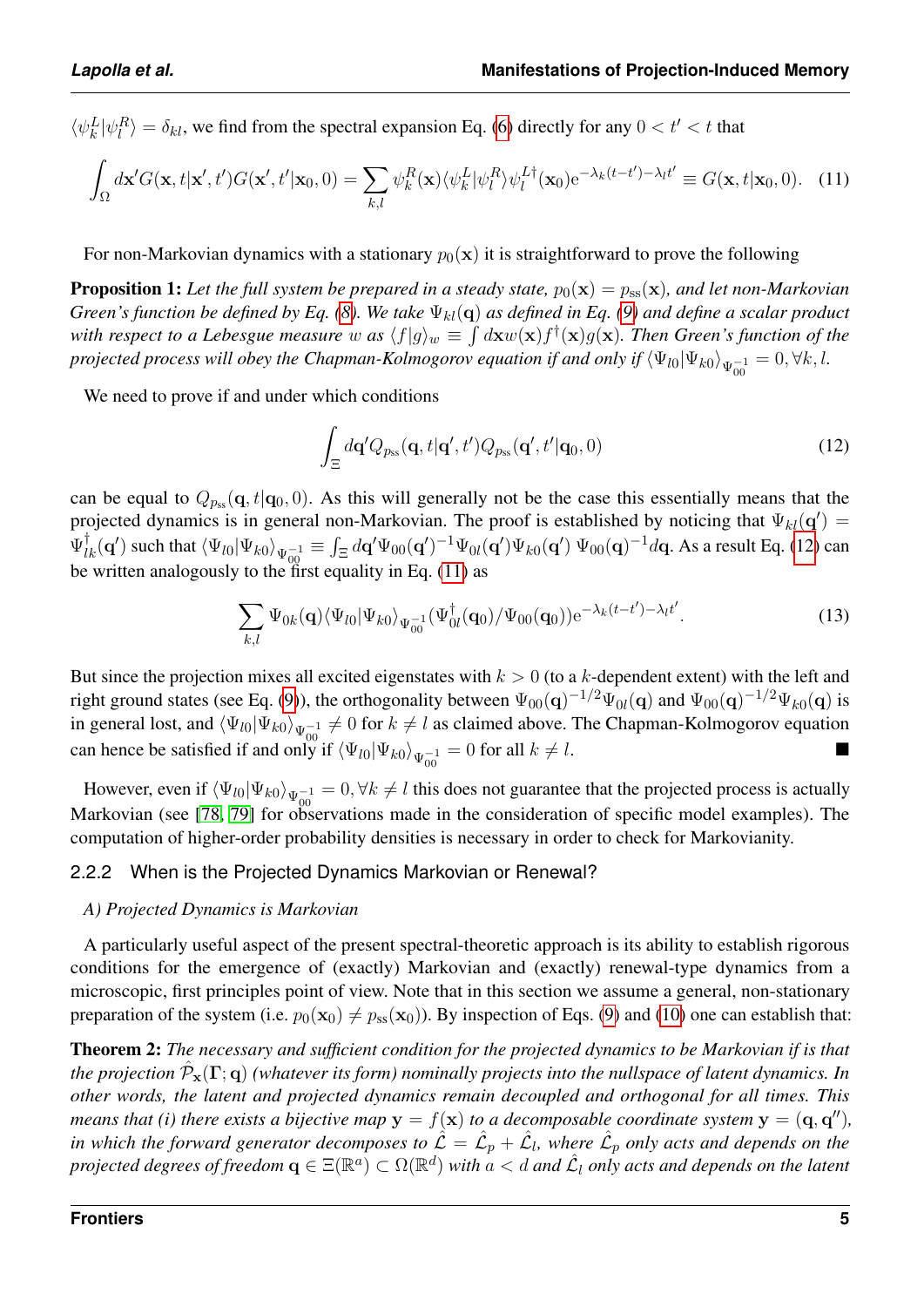$coordinates \ q'' \in \Xi^c(\mathbb{R}^d) \subset \Omega(\mathbb{R}^d)$  *(with* ,  $\Xi \cap \Xi'' = \emptyset$ ,  $\Omega = \Xi \cup \Xi''$ ), *(ii) the boundary conditions on*  $\partial \Xi$ and  $\partial \Xi^c$  are decoupled, and (iii) the projection operator  $\hat{\mathcal{P}}_\mathbf{y}(\cdot; \mathbf{q}) = \int d\mathbf{q}''$  onto the subset of coordinates  $\mathbf{q}\in\Xi(\mathbb{R}^a)\subset\Omega$  corresponds to an integral over the subset of latent coordinates  $\mathbf{q}''\in\Xi^c(\mathbb{R}^{d-a})\subset\Omega$ , which does not mix projected and latent degrees of freedom, or alternatively  $\hat{\mathcal{L}}_{l}p_0(\mathbf{q}_0,\mathbf{q}''_0)=0$ .

The proof is rather straightforward and follows from the fact that if (and only if) the projected dynamics is Markovian it must be governed as well by a formal (Markovian) Fokker-Planck generator  $\hat{\mathcal{L}}_p$  as in Eq. [\(1\)](#page-1-0), in which the projected and latent degrees of freedom are separable  $\hat{\mathcal{L}} = \hat{\mathcal{L}}_p + \hat{\mathcal{L}}_l$  and that the full Hilbert space is a direct sum of Hilbert spaces of the  $V = V_p \oplus V_l$ , that is  $\mathcal{\hat{L}} : V \to V$ ,  $\mathcal{\hat{L}}_p : V_p \to V_p$  and  $\hat{\mathcal{L}}_l: V_l \to V_l$  and  $V_p \cap V_l = \emptyset$ . This also requires that there is no boundary condition coupling vectors from  $V_p$  and  $V_l$ . In turn this implies assertion (i) above. If  $\hat{\mathcal{P}}_y(\cdot; q)$  is such that it does not mix eigenfunctions in  $V_p$  and  $V_l$  (i.e. it only involves vectors from  $V_p$ ) then because of bi-orthonormality and the fact that  $\langle -|\hat{\mathcal{L}}|=0$  the projected Green's function in full space  $Q(\mathbf{q}, t|\mathbf{q}_0)$  for  $\mathbf{q} \in \Xi(\mathbb{R}^a)$  will be identical to the full Green's function in the isolated domain  $G(\mathbf{x}, t | \mathbf{x}_0)$  for  $\mathbf{x} \in \Xi(\mathbb{R}^a)$  and the non-mixing condition is satisfied. The effect is the same if the latent degrees of freedom already start in a steady state,  $\hat{\mathcal{L}}_l p_0(\mathbf{q}_0, \mathbf{q}_0'') = 0$ . This establishes sufficiency. However, as soon as the projection mixes the two Hilbert spaces  $V_p$  and  $V_l$ , the generator of projected dynamics will pick up contributions from  $\hat{\mathcal{L}}_l$  and will, upon integrating out the latent degrees of freedom, not be Markovian. This completes the proof.

#### *B) Projected Dynamics is Renewal*

We can also rigorously establish sufficient conditions for the projected dynamics to poses the renewal property. Namely, the physical notion of a waiting time or a random change of time-scale (see, e.g. [\[2,](#page-19-1) [3\]](#page-19-2)) can as well be attributed a microscopic origin. The idea of a random waiting time (or a random change of time scale) nominally implies a period of time and thereby the existence of some sub-domain, during which and within the latent degrees evolve while the projected dynamics does not change. For this to be the case the latent degrees of freedom must be perfectly orthogonal to the projected degrees of freedom, both in the two domains as well as on their boundaries (a prominent simple example is the so-called comb model [\[70,](#page-23-3) [71,](#page-23-4) [72\]](#page-23-5)). Moreover, the projected degrees of freedom evolve only when the latent degrees of freedom reside in some subdomain  $\Upsilon \subset \Xi^c(\mathbb{R}^{d-a})$ . In turn, this means that the dynamics until a time t ideally partitions between projected and latent degrees of freedom, which are coupled solely by the fact that the total time spent in each must add to  $t$ , which effects the waiting time. In a comb-setting the motion along the backbone occurs only when the particle is in the center of the orthogonal plane. In the context of a low-dimensional projection of ergodic Markovian dynamics, we can in fact prove the following general theorem:

**Theorem 3:** Let there exists a bijective map  $y = f(x)$  to a decomposable coordinate system  $y = (q, q'')$ as in A) with the projected  $\mathbf{q} \in \Xi(\mathbb{R}^a)$  and latent degrees of freedom  $\mathbf{q}'' \in \Xi^c(\mathbb{R}^{d-a}) \equiv \Omega(\mathbb{R}^d) \setminus \Xi(\mathbb{R}^a)$ . *Furthermore, let*  $\Upsilon \subset \Xi^c(\mathbb{R}^{d-a})$  *and let*  $\mathbb{1}_{\Upsilon}(\mathbf{q}'')$  *denote the indicator function of the region*  $\Upsilon$  *(i.e.*  $\ln \ln(q'') = 1$  if  $q'' \in \Upsilon$  and zero otherwise). Moreover, let the full system be prepared in an initial condition  $p_0({\bf q},{\bf q}'')$ . Then a sufficient condition for renewal-type dynamics is (i) that the forward generator in  $({\bf q},{\bf q}'')$  $decomposes \ \hat{\mathcal{L}}=\mathbb{I}_\Upsilon(q'')\hat{\mathcal{L}}_p+\hat{\mathcal{L}}_l$ , and where  $\hat{\mathcal{L}}_p$  only acts and depends on  ${\bf q}$  and  $\hat{\mathcal{L}}_l$  only acts and depends *on* q 00*, and (ii) the boundary conditions do not cause a coupling of latent and projected degrees of freedom (as in the Markov case above).*

The proof can be established by an explicit construction of the exact evolution equation for the projected variables. Let  $G_l(\mathbf{q}'',t|\mathbf{q}''_0)$  denote the Green's functions of the Markovian problem for the latent degrees of freedom,  $G_l(\mathbf{q}'',t|\mathbf{q}_0'') = \langle \mathbf{q}''|\mathrm{e}^{\hat{\mathcal{L}}_lt}|\mathbf{q}_0''\rangle = \sum_k \langle \mathbf{q}''|\psi_k^{l,R}$  $\langle k^{l,R} \rangle \langle \psi_k^{l,L}$  $\int_k^l L |\mathbf{q}_0''\rangle e^{-\lambda_k^l t}$  and let  $\tilde{g}(s) = \int_0^\infty e^{-st} g(t) dt$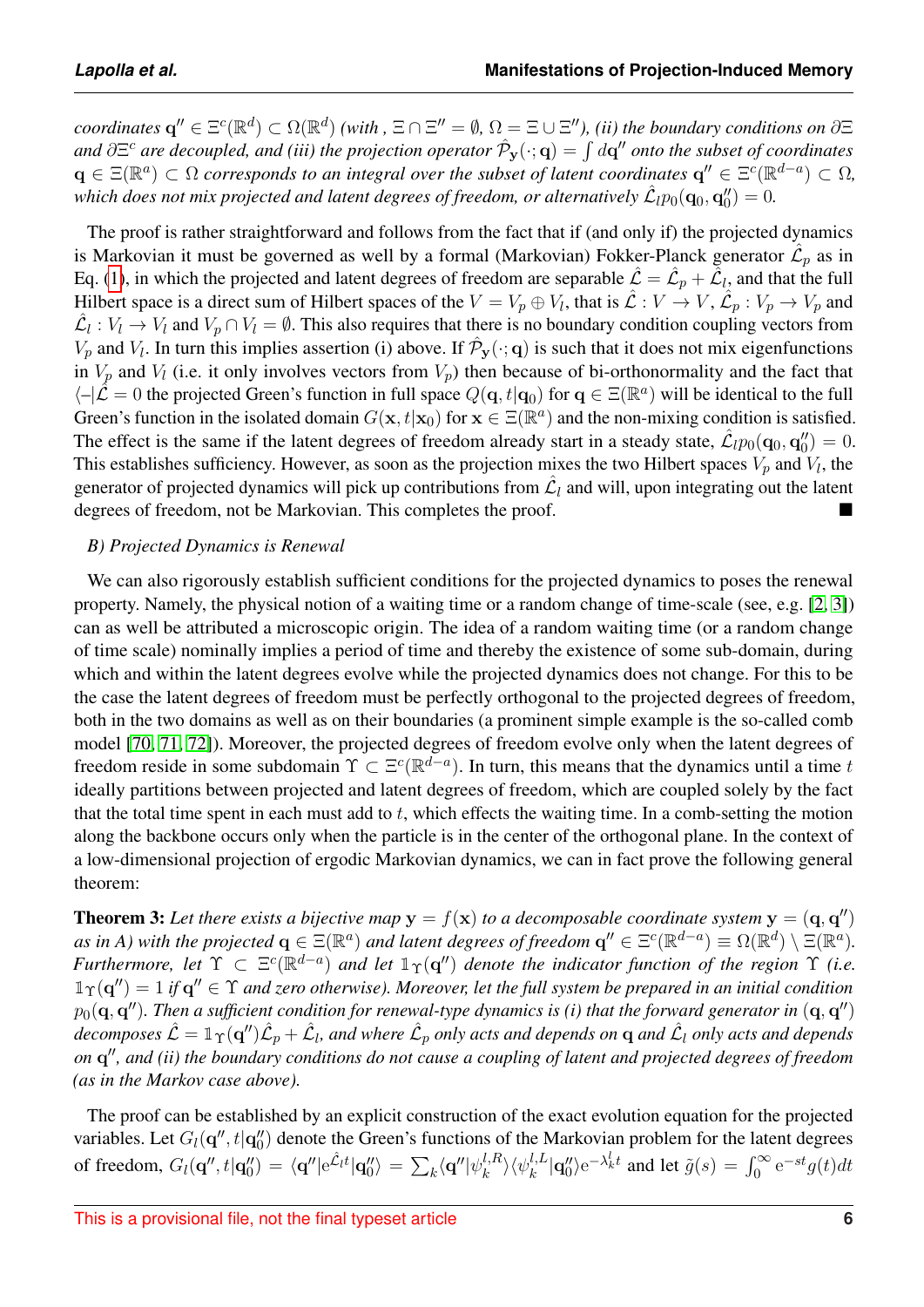denoted the Laplace transform of a function  $g(t)$ . The projection operator in this case corresponds to  $\hat{\mathcal{P}}_{\mathbf{q}''}(\cdot; \mathbf{q}) = \int_{\Xi^c} d\mathbf{q}''$ . We introduce the shorthand notation  $\overline{p}_0(\mathbf{q}) = \int_{\Xi^c} d\mathbf{q}''_0 p_0(\mathbf{q}_0, \mathbf{q}''_0)$  and define the conditional initial probability density  $p_0(\mathbf{q}_0''|\mathbf{q}_0)=p_0(\mathbf{q}_0,\mathbf{q}_0'')/\overline{p}_0(\mathbf{q}_0)$ . The Green's function of projected dynamics becomes  $Q_{p_0}(\mathbf{q},t|\mathbf{q}_0) = \int_{\Xi^c} d\mathbf{q}'' \int_{\Xi^c} d\mathbf{q}''_0 G(\mathbf{q},\mathbf{q}'',t|\mathbf{q}_0,\mathbf{q}''_0)p_0(\mathbf{q}_0,\mathbf{q}''_0)/\overline{p}_0(\mathbf{q}_0)$ . We then have the following lemma:

Lemma 4: *Under the specified assumptions*  $Q(\mathbf{q}, t | \mathbf{q}_0)$  *exactly obeys the renewal-type non-Markovian Fokker-Planck equation*

<span id="page-6-2"></span>
$$
\partial_t Q_{p_0}(\mathbf{q}, t | \mathbf{q}_0) = \int_0^t d\tau K_{p_0}(t - \tau) \hat{\mathcal{L}}_p Q_{p_0}(\mathbf{q}, \tau | \mathbf{q}_0), \tag{14}
$$

*with the memory kernel*

<span id="page-6-3"></span>
$$
K_{p_0}(t) = (\delta(t) + \partial_t) \int_{\Upsilon} d\mathbf{q}'' \int_{\Xi^c} d\mathbf{q}''_0 p_0(\mathbf{q}_0' | \mathbf{q}_0) \langle \mathbf{q}'' | e^{\hat{\mathcal{L}}_t t} | \mathbf{q}_0'' \rangle
$$
  
\n
$$
= \sum_k \left( \int_{\Xi^c} d\mathbf{q}_0'' \psi_k^{l, L\dagger}(\mathbf{q}_0'') p_0(\mathbf{q}_0' | \mathbf{q}_0) \right) \left( \int_{\Upsilon} d\mathbf{q}'' \psi_k^{l, R}(\mathbf{q}'') \right) (\delta(t) - \lambda_k^l e^{-\lambda_k^l t}) \qquad (15)
$$

*that is independent of* q. *Moreover,*  $Q(\mathbf{q}, t | \mathbf{q}_0) > 0$  *for all*  $t > 0$  *and for all*  $\mathbf{q}, \mathbf{q}_0 \in \Xi$ *.* 

To prove the lemma we Laplace transform equation  $(t \to u) \partial_t G(\mathbf{q}, \mathbf{q}'', t | \mathbf{q}_0, \mathbf{q}_0'') = \mathcal{\hat{L}}G(\mathbf{q}, \mathbf{q}'', t | \mathbf{q}_0, \mathbf{q}_0'')$ and realize that the structure of  $\hat{\mathcal{L}}$  implies that its solution with initial condition  $\delta(\mathbf{q} - \mathbf{q}_0)\delta(\mathbf{q}'' - \mathbf{q}_0'')$ in Laplace space factorizes  $\tilde{G}(\mathbf{q}, \mathbf{q}'', u | \mathbf{q}_0, \mathbf{q}_0'') = f_u(\mathbf{q} | \mathbf{q}_0) g_u(\mathbf{q}'' | \mathbf{q}_0'')$  with  $g_u$  and  $f_u$  to be determined. Note that  $\int_{\Xi} d\mathbf{q} \int_{\Xi^c} d\mathbf{q}'' \tilde{G}(\mathbf{q}, \mathbf{q}'', u | \mathbf{q}_0, \mathbf{q}_0'') = \int_{\Xi} d\mathbf{q} f_u(\mathbf{q} | \mathbf{q}_0) \int_{\Xi^c} d\mathbf{q}'' g_u(\mathbf{q}'' | \mathbf{q}_0'') = u^{-1}$  and we can chose, without any loss of generality that  $\int_{\Xi} d\mathbf{q} f_u(\mathbf{q}|\mathbf{q}_0) = 1$ . Plugging in the factorized ansatz and rearranging leads to

<span id="page-6-0"></span>
$$
g_u(\mathbf{q}''|\mathbf{q}_0'')\left(uf_u(\mathbf{q}|\mathbf{q}_0)-\mathbb{1}\gamma(\mathbf{q}'')\hat{\mathcal{L}}_pf_u(\mathbf{q}|\mathbf{q}_0)\right)-f_u(\mathbf{q}|\mathbf{q}_0)\hat{\mathcal{L}}_lg_u(\mathbf{q}''|\mathbf{q}_0'')-\delta(\mathbf{q}-\mathbf{q}_0)\delta(\mathbf{q}''-\mathbf{q}_0'')=0.
$$
 (16)

Noticing that  $\int_{\Xi} d\mathbf{q} \hat{\mathcal{L}}_p f(\mathbf{q}|\mathbf{q}_0) = 0$  as a result of the divergence theorem (as we assumed that  $\mathbf{F}(\mathbf{x})$  is strongly confining implying that the current vanishes at the boundaries) we obtain, upon integrating Eq. [\(16\)](#page-6-0) over q

$$
ug_u(\mathbf{q}''|\mathbf{q}_0'') - \delta(\mathbf{q}'' - \mathbf{q}_0'') - \hat{\mathcal{L}}_l g_u(\mathbf{q}''|\mathbf{q}_0'') = 0,
$$
\n(17)

implying that  $g_u(\mathbf{q}''|\mathbf{q}''_0) = \tilde{G}_l(\mathbf{q}'', u|\mathbf{q}''_0)$ . As  $\tilde{G}_l(\mathbf{q}'', u|\mathbf{q}''_0)$  is the Laplace image of a Markovian Green's function we use  $\int_{\Xi_c} d\mathbf{q}'' \tilde{G}_l(\mathbf{q}'', u | \mathbf{q}_0'') = u^{-1}$  in order to deduce that  $\tilde{Q}_{p_0}(\mathbf{q}, u | \mathbf{q}_0) = f_u(\mathbf{q} | \mathbf{q}_0)/u$ . The final step involves using the identified functions  $f_u$  and  $g_u$  in Eq. [\(16\)](#page-6-0), multiplying with  $p_0(\mathbf{q}_0'|\mathbf{q}_0)$ , integrating over q'' and q'' while using the divergence theorem implying  $\int_{\Xi_c} dq'' \hat{\mathcal{L}}_l \tilde{G}_l(q'', u | q''_0) = 0$  (as before) to obtain

<span id="page-6-1"></span>
$$
u\tilde{Q}_{p_0}(\mathbf{q},u|\mathbf{q}_0) - \delta(\mathbf{q} - \mathbf{q}_0) = \left(u \int_{\Upsilon} d\mathbf{q}'' \int_{\Xi^c} d\mathbf{q}''_0 \tilde{G}_l(\mathbf{q}'',u|\mathbf{q}''_0) p_0(\mathbf{q}''_0|\mathbf{q}_0)\right) \hat{\mathcal{L}}_p \tilde{Q}_{p_0}(\mathbf{q},u|\mathbf{q}_0). \tag{18}
$$

Finally, since the Laplace transform of  $\partial_t q(t) + \delta(t)q(0)$  corresponds to  $u\tilde{q}(u)$ , taking the inverse Laplace transform of Eq. [\(18\)](#page-6-1) finally leads to Eqs. [\(14\)](#page-6-2) and [15\)](#page-6-3) and completes the proof of the lemma, since now we can take  $Q_{p_0}(\mathbf{q}, t | \mathbf{q}_0) > 0$  by definition because Eq. [\(14\)](#page-6-2) is an identity of Eq. [\(1\)](#page-1-0) integrated over  $\mathbf{q}''$ . Moreover, the rate of change of the Green's function  $Q_{p_0}(\mathbf{q}, t | \mathbf{q}_0)$  in Eq. [\(14\)](#page-6-2) depends, at any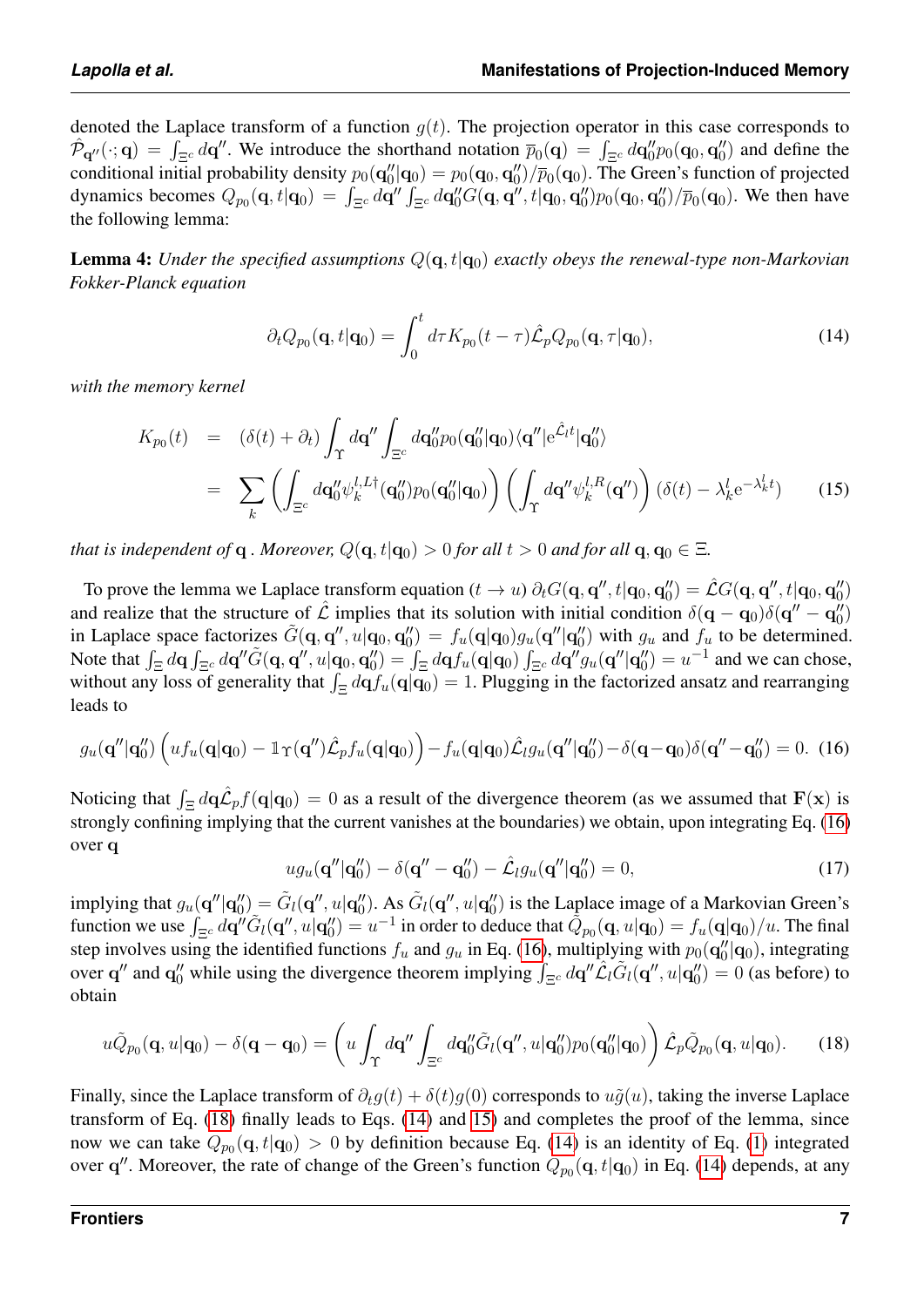instance t, position q and for any initial condition  $q_0$  only on the current position q and a waiting time (or random time-change) encoded in the memory kernel  $K(t)$ ;  $Q_{p_0}(\mathbf{q}, t | \mathbf{q}_0)$  is the Green's function of a renewal process. This completes the proof of sufficiency.

Furthermore, for the situation where the full system is prepared in a stationary state, i.e.  $p_0(\mathbf{x}) = p_s(\mathbf{x})$ , we have the following corollary:

Corollary 5: *Let the system and projection be defined as in Theorem 3. If the full system is prepared such* that the latent degrees of freedom are in a stationary state  $p_0(\mathbf{q}_0,\mathbf{q}''_0)$ , such that  $\hat{\mathcal{L}}_l p_0(\mathbf{q}''_0|\mathbf{q}_0)=0, \forall \mathbf{q}_0\in\Xi$ and hence also  $\overline{p}_0(\mathbf{q}''_0)=\overline{p}_{\rm ss}(\mathbf{q}''_0)$ , then  $p_0(\mathbf{q}''_0|\mathbf{q}_0)=\psi^{l,R}_0$  $\int_0^{l,R} (\mathbf{q}_0'')$  and consequently  $K_{p_0} = \delta(t) \int_{\Upsilon} d\mathbf{q}_0'' \overline{p}_{\rm ss}(\mathbf{q}_0''),$ *and therefore the projected dynamics is Markovian. Moreover, if the system is prepared such that the latent*  $deg$ rees of freedom are not in a stationary state, i.e.  $p_0(\mathbf{q}_0|\mathbf{q}_0'')\neq \overline{p}_{\rm ss}(\mathbf{q}_0''), \forall \mathbf{q}_0$ , there exists a finite time  $t_M > 0$  after which the dynamics will be arbitrarily close to being Markovian.

The proof of the first part follows from the bi-orthogonality of eigenfunctions of latent dynamics  $\langle \psi_k^{l,R}$  $_{k}^{l,R}|\bar{\psi}_{0}^{l,R}$  $\langle \delta_0^{\ell,R} \rangle = \delta_{k,0}$ , rendering all terms in Eq. [\(15\)](#page-6-3) in Lemma 4 identically zero except for  $k = 0$  with  $\lambda_k^l = 0$ . The second part is established by the fact that for times  $t_M \gg 1/\lambda_1^l$ , with  $\lambda_1^l$  being the largest (i.e. least negative) non-zero eigenvalue, all terms but the  $k = 0$  term in Eq. [\(15\)](#page-6-3) in Lemma 4 become arbitrarily small.

Having established sufficiency, we now also comment on necessity of the conditions (i) and (ii) above for renewal dynamics. It is clear that the splitting of  $\hat{\mathcal{L}}$  into  $\hat{\mathcal{L}}_p$  and  $\hat{\mathcal{L}}_l$ , where  $\hat{\mathcal{L}}_l$  does not act nor depend on projected variables, is also necessary condition for renewal. This can be established by contradiction as loosening these assumptions leads to dynamics that is not renewal. This can be understood intuitively, because it must hold that the latent degrees of freedom remain entirely decoupled from the projected ones (but not vice versa) and that the motion along both is mutually orthogonal. To illustrate this think of the paradigmatic comb model (see schematic in Fig[.1\)](#page-8-0) [\[70,](#page-23-3) [71,](#page-23-4) [72\]](#page-23-5) and realize that renewal will be violated as soon as we tilt the side-branches for some angle from being orthogonal to the backbone.

However, since it is difficult to establish the most general class of admissible functions  $h(\mathbf{q}'')$  used in  $\hat{\mathcal{L}} = h(q'')\hat{\mathcal{L}}_p + \hat{\mathcal{L}}_l$ , we are not able to prove necessity. Based on the present analysis it seems somewhat difficult to systematically relax the assumptions for projected dynamics to be renewal without assuming, in addition, some sort of spatial discretization. We therefore hypothesize that the sufficient conditions stated in Theorem 3, potentially with some additional assumptions on  $h(\mathbf{q}'')$  are also necessary conditions. Notably, however, microscopic derivations of non-Markovian master equations of the form given in Eq. [\(14\)](#page-6-2) often start in discretized space or *ad hoc* introduce a random change in time scale (see e.g. [\[2,](#page-19-1) [17,](#page-20-6) [80\]](#page-23-13)).

### 2.2.3 Markovian Approximation and the Degree of non-Markovianity

In order to quantify the degree of non-Markovianity induced by the projection we propose to compare the full non-Markovian dynamics with projected dynamics evolving under a complete time-scale separation, i.e. under the assumption of all latent degrees of freedom being in the stationary state. To do so we proceed as follows. The projected coordinates q are now assumed to represent a subset of another d-dimensional orthogonal system in Euclidean space  $q' \in \mathbb{R}^d$ , and we assume the map  $q'(x)$  is bijective. We denote the conditional probability density in this system by  $G'(\mathbf{q}', t | \mathbf{q}'_0, 0)$ . The underlying physical idea is that an observer can only see the projected dynamics, which since it is non-Markovian stems from a projection but not necessarily onto Cartesian coordinates. Therefore, from a physical perspective not too much generality seems to be lost with this assumption.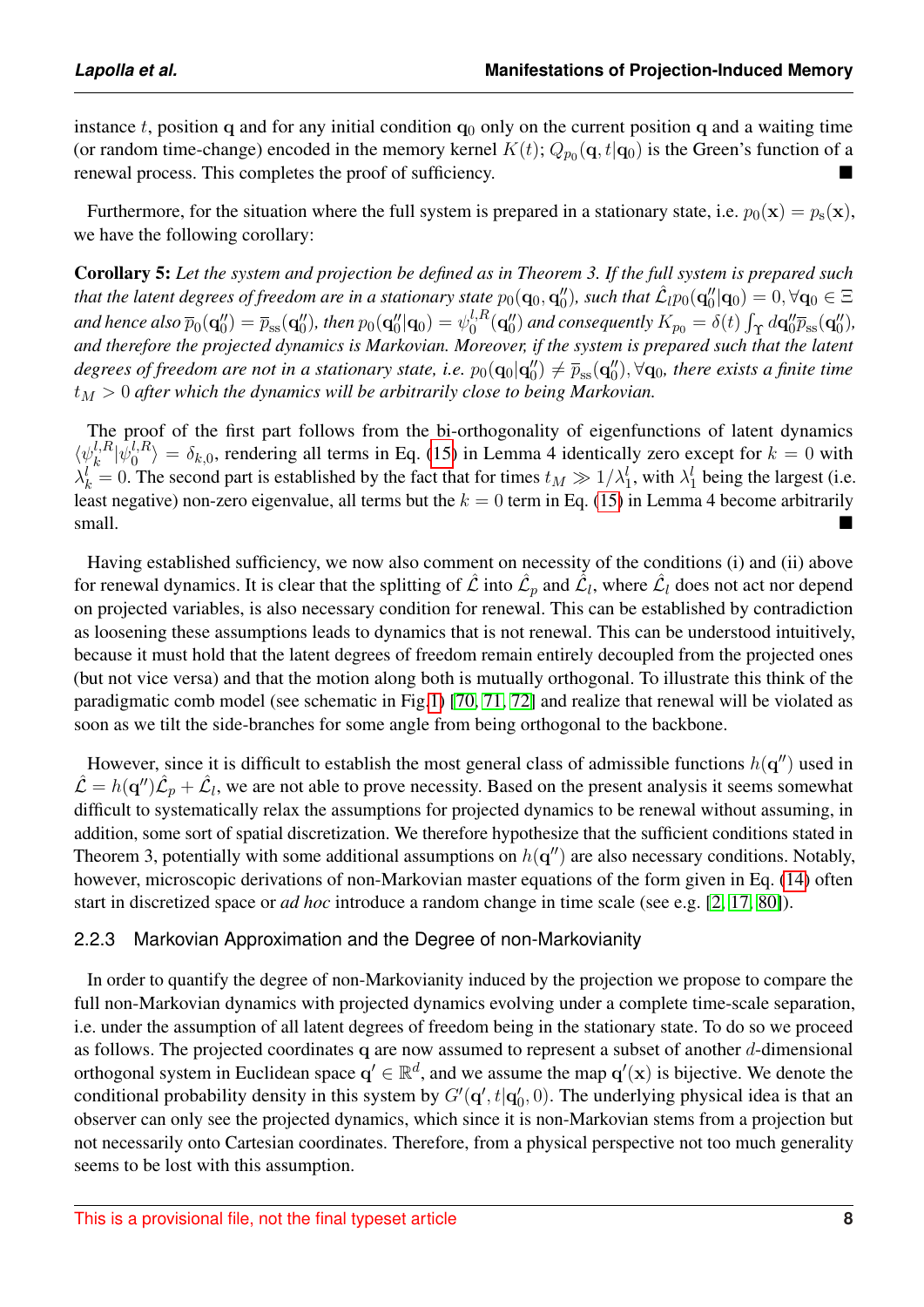<span id="page-8-0"></span>

Figure 1. Schematics of a generalized comb model. For the sake of clarity only a couple of side-branches are shown, whereas the model is to be understood in the sense of densely populated side-branches. (top) As long as the projected  $q$  and latent  $q''$  degree of freedom remain orthogonal, the projected dynamics will be of renewal-type. However, as soon as this ceases to be the case the projected dynamics will not be renewal.

As a concrete example one can consider the non-spherically symmetric Fokker-Planck process in a sphere, corresponding to the full Markovian parent system projected onto angular variables (either one or both). This way one first transforms from  $x \in \mathbb{R}^3$  to spherical coordinates  $\mathbf{q}' = (r, \phi, \theta)$  and then, e.g. projects on the the lines  $\mathbf{q} = \phi \in [0, 2\pi)$ .

Since the transformation of the Fokker-Planck equation under a general change of coordinates is well-known [\[81\]](#page-23-14) the task is actually simple. Under the complete map  $\mathbf{q}' = \mathbf{\Gamma}(\mathbf{x})$  with  $\mathbf{\Gamma} : \mathbb{R}^d \to \mathbb{R}^d$  the forward Fokker-Planck operator in Eq. [\(1\)](#page-1-0) transforms as  $\hat{\mathcal{L}}' = \nabla_{\mathbf{q}'} \otimes \nabla_{\mathbf{q}'} : \tilde{\mathbf{D}}(\mathbf{q}') - \nabla_{\mathbf{q}'} \cdot \tilde{\mathbf{F}}(\mathbf{q}'),$  where  $\otimes$  and : denote, respectively, the tensor and double-dot product, and the transformed drift field and diffusion tensor can be written as

$$
(\tilde{\mathbf{F}}(\mathbf{q}'))_k = \sum_{i=1}^d \frac{\partial q'_k}{\partial x_i} \mathbf{F}_i + \sum_{i,j=1}^d D_{ij} \frac{\partial^2 q_k}{\partial x_i \partial x_j}, \quad (\tilde{\mathbf{D}}(\mathbf{q}'))_{kl} = \sum_{i,j=1}^d D_{ij} \frac{\partial q'_k}{\partial x_i} \frac{\partial q'_l}{\partial x_j}.
$$
 (19)

We note that unless the mapping is linear, the old diffusion matrix affects the new drift vector and the diffusion matrix picks up a spatial dependence. For an excellent account of the transformation properties in the more general case of a position dependent diffusion matrix (i.e.  $D \to D(x)$ ) we refer the reader to [\[82\]](#page-23-15). We now want to marginalize over the remaining (i.e. non-projected) coordinates  $q'' \in \Omega \setminus \Xi$ but beforehand make the Markovian approximation  $G'(\mathbf{q}', t | \mathbf{q}_0, 0) \approx Q_M(\mathbf{q}, t | \mathbf{q}_0) p_{ss}(\mathbf{q}'')$ . Then we have  $\hat{\mathcal{L}}'G'(\mathbf{q}',t|\mathbf{q}_0,0) \approx p_{ss}(\mathbf{q}'')\hat{\mathcal{L}}'Q_M(\mathbf{q},t|\mathbf{q}_0)$ , implying that the operator  $\hat{\mathcal{L}}'$  approximately splits into one part operating on the projected coordinates alone,  $\hat{\mathcal{L}}'_{M}$ , and one operating only on the latent stationary coordinates,  $\hat{\mathcal{L}}''$ , for which  $\hat{\mathcal{L}}''p_{ss}(\mathbf{q}'')=0$ . The physical idea behind the Markovian approximation is that the latent degrees of freedom relax infinitely fast compared to the projected ones. Therefore, we can straightforwardly average the Fokker-Planck operator over the stationary latent coordinates  $q''$ ,  $\langle \hat{\mathcal{L}}'_{M} \rangle_{q''}$ , where we have defined the latent averaging operation  $\langle \cdot \rangle_{\mathbf{q}''} \equiv \int d\mathbf{q}'' p_{ss}(\mathbf{q}'')$ . Note that the remaining dependence of  $\hat{\mathcal{L}}'$  on the latent stationary coordinates  $q''$  is only due to  $\tilde{F}(q')$  and  $\tilde{D}(q')$ . The averaged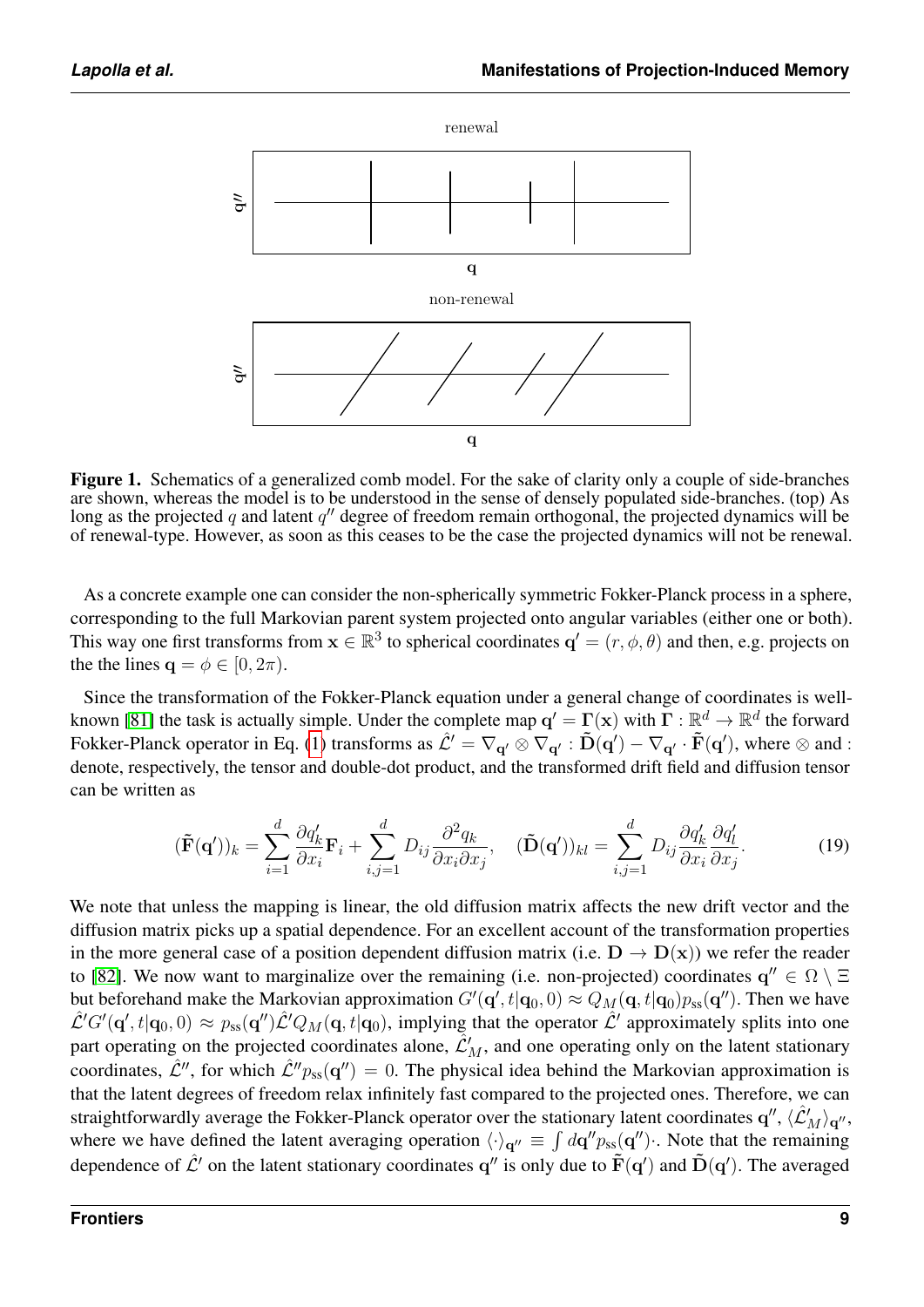drift field and diffusion matrix now become

$$
\langle \tilde{\mathbf{F}}(\mathbf{q}) \rangle_k = \sum_{i=1}^d \left\langle \frac{\partial q'_k}{\partial x_i} \mathbf{F}_i \right\rangle_{\mathbf{q}''} + \sum_{i,j=1}^d D_{ij} \left\langle \frac{\partial^2 q_k}{\partial x_i \partial x_j} \right\rangle_{\mathbf{q}''}, \quad \langle \tilde{\mathbf{D}}(\mathbf{q}) \rangle_{kl} = \sum_{i,j=1}^d D_{ij} \left\langle \frac{\partial q'_k}{\partial x_i} \frac{\partial q'_l}{\partial x_j} \right\rangle_{\mathbf{q}''}. \quad (20)
$$

We can further decompose the effective drift field into a conservative and a non-conservative part

$$
\left\langle \frac{\partial q'_k}{\partial x_i} \mathbf{F}_i \right\rangle_{\mathbf{q}''} = -\left\langle \frac{\partial q'_k}{\partial x_i} \left( \mathbf{D} \nabla \varphi \right)_i \right\rangle_{\mathbf{q}''} + \left\langle e^{\varphi} \frac{\partial q'_k}{\partial x_i} (\mathbf{j}_{ss})_i \right\rangle_{\mathbf{q}''},\tag{21}
$$

which establishes the Markovian approximation also for a broad class of irreversible systems. The approximate effective Fokker-Planck operator for the projected dynamics in turn reads

<span id="page-9-1"></span>
$$
\langle \hat{\mathcal{L}}' \rangle_{\mathbf{q}''} = \nabla_{\mathbf{q}} \otimes \nabla_{\mathbf{q}} : \langle \tilde{\mathbf{D}}(\mathbf{q}) \rangle_{\mathbf{q}''} - \nabla_{\mathbf{q}} \cdot \langle \tilde{\mathbf{F}}(\mathbf{q}) \rangle_{\mathbf{q}''}.
$$
 (22)

By design the kernel of  $\langle \hat{\mathcal{L}}' \rangle_{\mathbf{q}''}$  is equal to  $p_{ss}(\mathbf{q}) \equiv \hat{\mathcal{P}}_{\mathbf{x}}(\mathbf{\Gamma}; \mathbf{q})p_{ss}(\mathbf{x})$ , hence  $\langle \hat{\mathcal{L}}' \rangle_{\mathbf{q}''}$  governs the relaxation towards the steady-state density (not necessarily equilibrium) evolving from some initial state  $q_0$  in the Markovian approximation with the corresponding Green's function  $Q_M(q, t | q_0, 0) \equiv \langle q | e^{\langle \hat{\mathcal{L}}' \rangle_{\mathbf{q}''} t} | q_0 \rangle$ .

In order to quantify the departure of the exact dynamics from the corresponding Markovian behavior we propose to evaluate the Kullback-Leibler divergence between the Green's functions of the exact and Markovian propagator as a function of time

<span id="page-9-2"></span>
$$
\mathcal{D}_t(Q||Q_M) = \int_{\Xi} d\mathbf{q} Q(\mathbf{q}, t|\mathbf{q}_0, 0) \ln\left(\frac{Q(\mathbf{q}, t|\mathbf{q}_0, 0)}{Q_M(\mathbf{q}, t|\mathbf{q}_0, 0)}\right).
$$
(23)

By definition  $\mathcal{D}_t(Q||Q_M) \geq 0$  and since the non-Markovian behavior of the exact projected dynamics is transient with a life-time  $\lambda_1^{-1}$ , we have that  $\lim_{t\to\infty} \mathcal{D}_t(Q||Q_M) = 0$ . Our choice of quantifying the departure of the exact dynamics from the corresponding Markovian behavior is not unique. The Kullback-Leibler divergence introduced here can hence be used to quantify how fast the correlation of the latent degrees of freedom with the projected degrees of freedom dies out. Notably, in a related manner the Kullback-Leibler divergence was also used in the context of stochastic thermodynamics in order to disprove the hypothesis about the monotonicity of the entropy production as a general time evolution principle [\[83\]](#page-23-16).

#### 2.2.4 Functionals of Projected Dynamics

In order to gain deeper insight into the origin and manifestation of non-Markovian behavior it is instructive to focus on the statistics of time-average observables, that is functionals of projected dynamics. As in the previous sections we assume that the full system was prepared in a (potentially non-equilibrium current-carrying) steady state. To that end we have, using Feynman-Kac theory, recently proven a theorem connecting any bounded additive functional  $\Phi_t[\mathbf{q}(\tau)] = t^{-1} \int_0^t Z(\mathbf{q}(\tau)) d\tau$  (with a function  $Z : \Xi(\mathbb{R}^a) \to$ R locally strictly bounded in  $\Xi$ ) of projected dynamics  $q(\tau)$  of a parent Markovian diffusion  $x(t)$  to the eigenspectrum of the Markov generator of the full dynamics  $\hat{\mathcal{L}}$  or  $\hat{\mathcal{L}}^{\dagger}$  [\[67\]](#page-23-0). The central quantity of the theory is  $\theta_t(s)$ , the so-called local time fraction spent by a trajectory  $q(\tau)$  in a infinitesimal volume element  $d$ s centered at s up until a time  $t$  enabling

<span id="page-9-0"></span>
$$
\theta_t(\mathbf{s}) = t^{-1} \int_0^t d\tau \mathbb{1}_{\mathbf{s}}(\mathbf{q}(\tau)) \quad \to \quad \Phi_t[\mathbf{q}(\tau)] = \int_{\Xi} d\mathbf{s} Z(\mathbf{s}) \theta_t(\mathbf{s}), \tag{24}
$$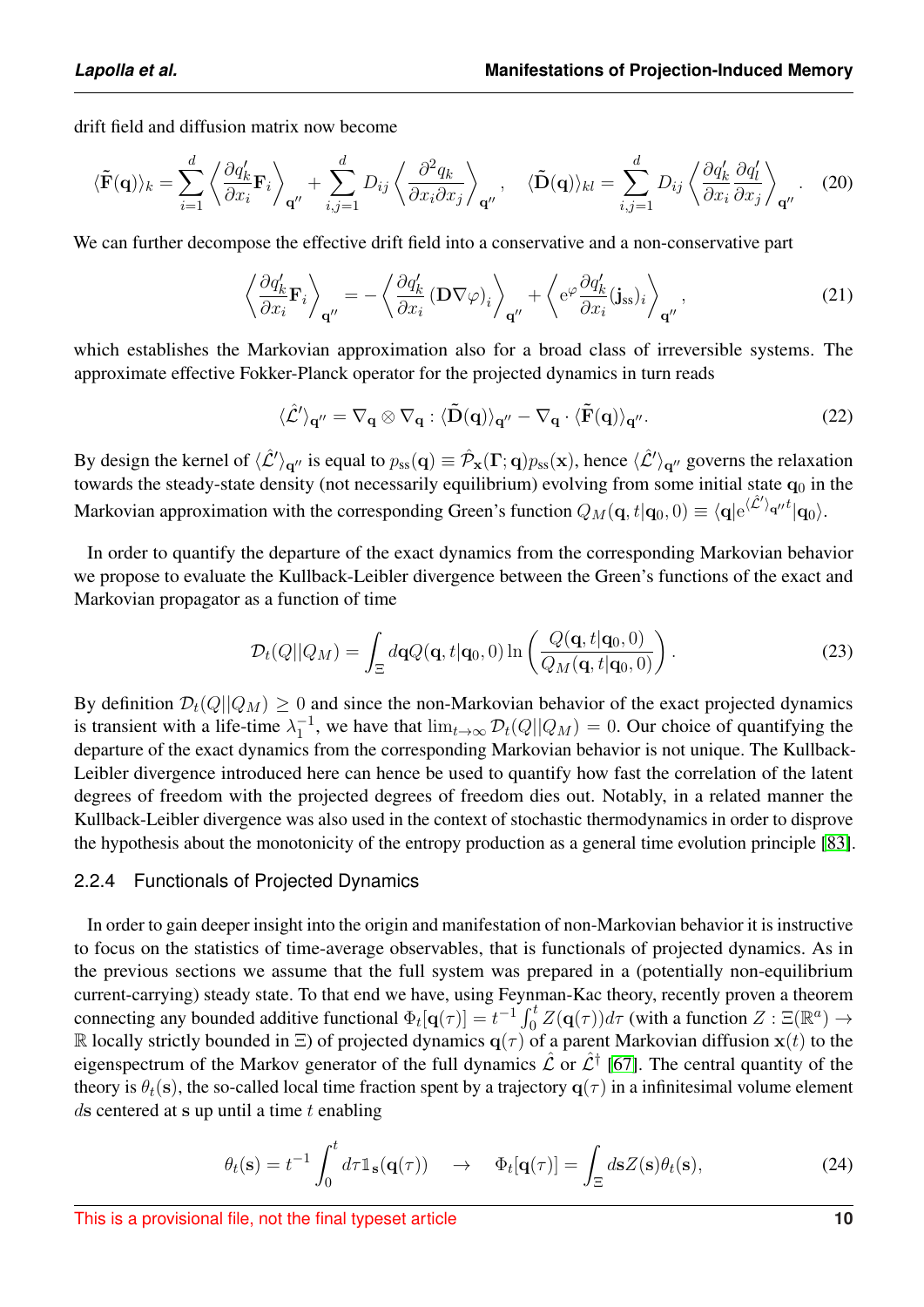where the indicator function  $\mathbb{1}_{s}(q) = 1$  if  $q = s$  and zero otherwise. We are here interested in the fluctuations of  $\theta_t(s)$  and correlation functions between the local time fraction of a projected observable  $q(t)$  at a point s and  $\theta''(s')$ , the local time some latent (hidden) observable  $q''(t)$  a the point s':

<span id="page-10-0"></span>
$$
\sigma_t^2(\mathbf{s}) = \langle \theta_t^2(\mathbf{s}) \rangle - \langle \theta_t(\mathbf{s}) \rangle^2, \quad \mathcal{C}_t(\mathbf{s}; \mathbf{s}') = \langle \theta_t(\mathbf{s}) \theta_t''(\mathbf{s}') \rangle - \langle \theta_t(\mathbf{s}) \rangle \langle \theta_t''(\mathbf{s}') \rangle, \tag{25}
$$

where  $\langle \cdot \rangle$  now denotes the average over all forward paths starting from the steady state  $|q_0\rangle = |ss\rangle$  (and ending anywhere, i.e.  $\langle q| = \langle -|$ ), or, using the backward approach, all paths starting in the flat state  $|q\rangle =$  $|-\rangle$  and propagating backward in time towards the steady state  $|q_0| = \langle s s|$ . We note that any correlation function of a general additive bounded functional  $\Phi_t^i[\mathbf{q}(\tau)]$  of the form  $\langle \Phi_t^i[\mathbf{q}(\tau)]\Phi_t^j[\mathbf{q}''(\tau)]\rangle$  (as well as the second moment of  $\Phi_t^i[\mathbf{q}(\tau)]$ ) follows directly from the local time fraction, namely,  $\langle \Phi_t^i[\mathbf{q}(\tau)]\Phi_t^j[\mathbf{q}(\tau)]$ second moment of  $\Phi_t^i[\mathbf{q}(\tau)]$ ) follows directly from the local time fraction, namely,  $\langle \Phi_t^i[\mathbf{q}(\tau)] \Phi_t^j[\mathbf{q}''(\tau)] \rangle =$ <br> $\int_{\Xi} \int_{\Xi} ds ds' Z_i(s) Z_j(s') \langle \theta_t(s) \theta_t''(s') \rangle$ . For details of the theory and corresponding proofs here we will simply state the main theorem:

*Let the Green's function of the full parent dynamics*  $\mathbf{x}(t)$  *be given by Eq.* [\(6\)](#page-3-1) and the local time fraction  $\theta_t$ (s) *by Eq.* [\(24\)](#page-9-0)*, then the variance and and correlation function defined in Eq.* [\(25\)](#page-10-0) is given exactly as

<span id="page-10-1"></span>
$$
\sigma_t^2(\mathbf{s}) = 2 \sum_{k>0} \frac{\langle -|\mathbb{1}_{\mathbf{s}}| \psi_k^R \rangle \langle \psi_k^L |\mathbb{1}_{\mathbf{s}}| \text{ss} \rangle}{\lambda_k t} \left( 1 - \frac{1 - e^{-\lambda_k t}}{\lambda_k t} \right)
$$
  

$$
\mathcal{C}_t(\mathbf{s}; \mathbf{s}') = \sum_{k>0} \frac{\langle -|\mathbb{1}_{\mathbf{s}}| \psi_k^R \rangle \langle \psi_k^L |\mathbb{1}_{\mathbf{s}'}^H | \text{ss} \rangle + \langle -|\mathbb{1}_{\mathbf{s}'}^H | \psi_k^R \rangle \langle \psi_k^L |\mathbb{1}_{\mathbf{s}} | \text{ss} \rangle}{\lambda_k t} \left( 1 - \frac{1 - e^{-\lambda_k t}}{\lambda_k t} \right), \qquad (26)
$$

*and analogous equations are obtained using the backward approach [\[67\]](#page-23-0)*.

The usefulness of Eq. [\(26\)](#page-10-1) can be understood as follows. By varying s and s' one can establish *directly* the regions in space responsible for the build-up (and subsequent decay) of memory in projected dynamics and simultaneously monitor the fluctuations of the time spent of a projected trajectory in said regions. Note that because the full process is assumed to be ergodic, the statistics of  $\theta_t(s)$  will be asymptotically Gaussian obeying the large deviation principle. This concludes our general results. In the following section we apply the theoretical framework to the analysis of projected dynamics in a strongly-correlated stochastic many-body system, namely to tagged particle dynamics in a single file confined to a tilted box.

### **3 SINGLE FILE DIFFUSION IN A TILTED BOX**

We now apply the theory developed in the previous section (here we use the backward approach) to the paradigmatic single file diffusion in a unit interval but here with a twist, namely, the diffusing particles experience a constant force. In particular, the full state-space is spanned by the positions of all N-particles defining the state vector  $\mathbf{x}_0 = (x_{0,1}, \dots, x_{0,N})^T \in [0,1]^N$  and diffusion coefficients of all particles are assumed to be equal and the thermal (white) fluctuations due to the bath are assumed to be independent, i.e.  $D = D1$ . In addition to being confined in a unit interval, all particles experience the same constant force  $F(x_0) = -\beta DF$  with  $\beta = (k_BT)^{-1}$  is the inverse thermal energy. The evolution of the Green's function is governed by the Fokker-Planck equation Eq. [\(1\)](#page-1-0) equipped with the external and internal (i.e. non-crossing) reflecting boundary conditions for the backward generator  $\hat{\mathcal{L}}^{\dagger} = \sum_{i=1}^{N} D(\partial_{x_{0,i}}^2 - \beta F \partial_{x_{0,i}})$ :

<span id="page-10-2"></span>
$$
\partial_{x_{0,1}} G(\mathbf{x}, t | \mathbf{x}_0)|_{x_{0,1}=0} = \partial_{x_{0,N}} G(\mathbf{x}, t | \mathbf{x}_0)|_{x_{0,N}=1} = 0, \quad \lim_{x_{0,i} \to x_{0,j}} (\partial_{x_{0,i+1}} - \partial_{x_{0,i}}) G(\mathbf{x}, t | \mathbf{x}_0) = 0, \tag{27}
$$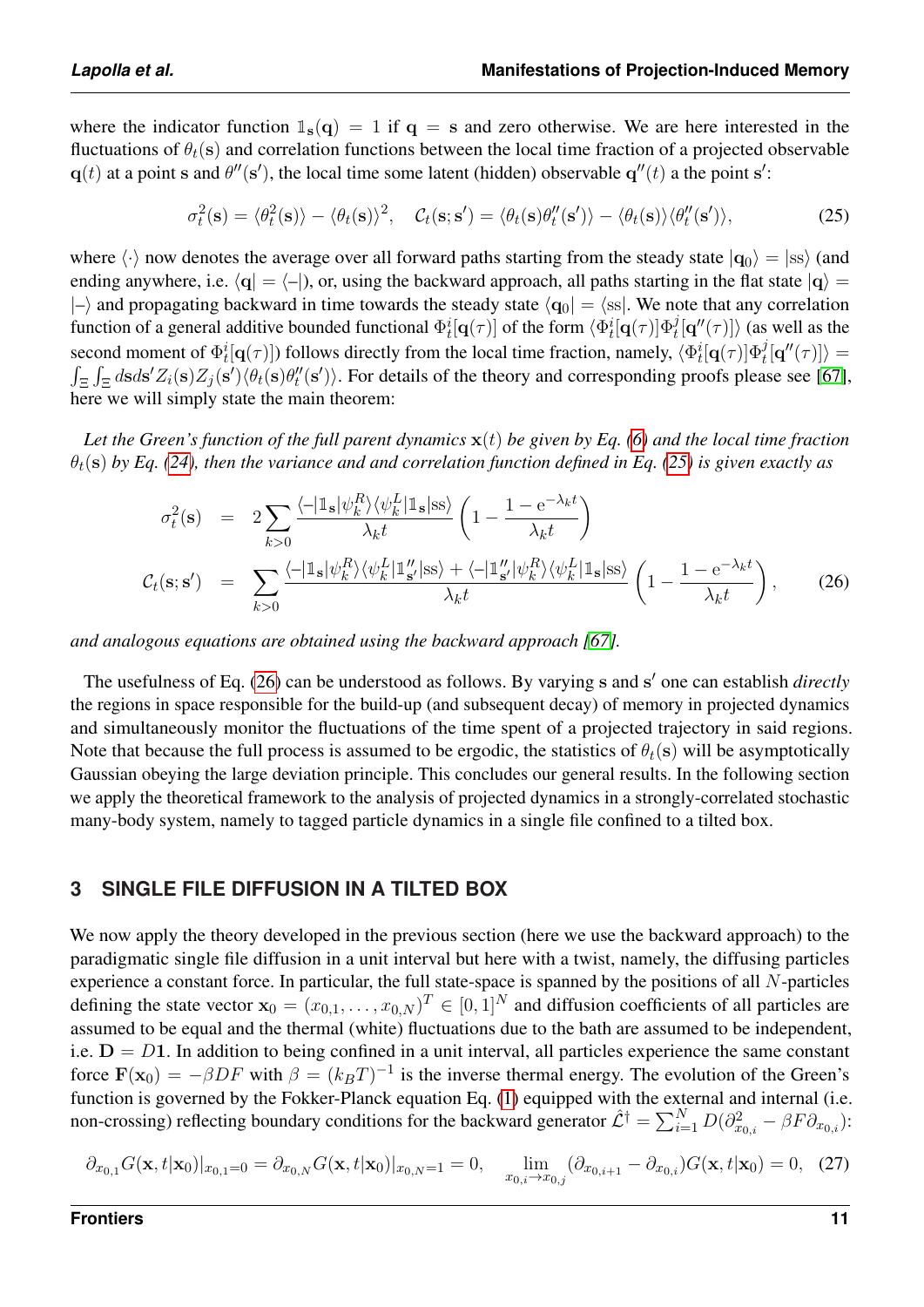where we adopted the notation in Eq. [\(6\)](#page-3-1). The boundary conditions in Eq. [\(27\)](#page-10-2) restrict the domain to a hypercone  $x_0 \in \Xi$  such that  $x_{0,i} \leq x_{0,i+1}$  for  $i = 1, ..., N-1$ . The dynamics is reversible, hence the steady state current vanishes and all eigenvalues and eigenfunctions are real. Moreover, for systems obeying detailed balance  $\varphi(\mathbf{x})$  corresponds to the density of the Boltzmann-Gibbs measure and it is known that  $|\psi_k^L$  $\langle k \rangle \equiv e^{-\varphi(\mathbf{x})} |\psi_k^R|$  $\hat{k}^{R}_{k}$ ). The single file backward generator already has a separated form  $\hat{\mathcal{L}}^{\dagger} = \sum_{i=1}^{N} \mathcal{L}^{\dagger}_{i}$ and the coupling between particles enters solely through the non-crossing boundary condition Eq. [\(27\)](#page-10-2) and is hence Bethe-integrable [\[84\]](#page-23-17). However, because the projected and latent degrees of freedom are coupled through the boundary conditions Eq. [\(27\)](#page-10-2) the tagged particle dynamics is not of renewal type.

#### **3.1 Diagonalization of the Generator with the Coordinate Bethe Ansatz**

Specifically, the backward generator  $\hat{\mathcal{L}}^{\dagger}$  can be diagonalized exactly using the coordinate Bethe ansatz (see e.g. [\[67\]](#page-23-0)). To that end we first require the solution of the separated (i.e. single particle) eigenvalue problem  $\mathcal{L}_i^\dagger|\psi_{k_i}^L$  $\langle \frac{L}{k_i} \rangle = - \lambda_{k_i} |\psi^L_{k_i}|$  $\langle k_i \rangle$  under the imposed external boundary conditions. Since  $\varphi(x_{0,i}) = Fx_{0,i} + const$  we find that  $p_{ss}(x_{0,i}) = \beta F e^{-\beta F x_{0,i}} (1 - e^{-\beta F})^{-1}$  and because of the confinement we also have  $\lambda_{0,i} = 0$  as well as  $\psi_{0_i}^L(x_{0,i}) \equiv \langle x_{0,i} | \psi_{0_i}^L \rangle = 1$  and  $\psi_{0_i}^R(x_{0,i}) \equiv \langle \psi_{0_i}^R | x_{0,i} \rangle = p_{ss}(x_{0,i})$ . We are here interested in the role of particle number N and not of the magnitude of the force  $F$ , therefore we will henceforth set, for the sake of simplicity,  $\beta F = D = 1$ . The excited separated eigenvalues and eigenfunctions then read

<span id="page-11-1"></span>
$$
\lambda_{k_i} = \pi^2 k_i^2 + \frac{1}{4}, \quad \psi_{k_i}^L(x_{0,i}) = \frac{e^{x_{0,i}/2}}{(2\pi^2 k_i^2 + 1/2)^{1/2}} \left( \sin(k_i \pi x_{0,i}) - 2k_i \pi \cos(k_i \pi x_{0,i}) \right), \quad \forall k_i \in \mathbb{Z}^+,
$$
\n(28)

with  $\psi_{k_i}^R$  $\frac{R}{k_i}(x_{0,i}) = e^{-x_{0,i}} \psi^L_{k_i}$  $_{k_i}^L(x_{0,i})$ . It is straightforward to check that  $\langle \psi_{k_i}^R$  $\frac{R}{k_i}|\psi^L_{l_i}$  $\vert_{l_i}^{L}\rangle = \delta_{k_i,l_i}$ . Denoting by  $\mathbf{k} = (k_i, k_2, \dots, k_N)$  the N-tuple of all single-state indices  $k_i$  one can show by direct substitution that the many-body eigenvalues are given by  $\lambda_k = \sum_{i=1}^N \lambda_{k_i}$  and the corresponding orthonormal many-body eigenfunctions that obey the non-crossing internal boundary conditions Eq. [\(27\)](#page-10-2) have the form

<span id="page-11-0"></span>
$$
\psi_0^L(\mathbf{x}_0) = 1, \quad \psi_0^R(\mathbf{x}_0) = N! \prod_{i=1}^N \frac{e^{-x_{0,i}}}{1 - e^{-1}}
$$
\n
$$
\psi_\mathbf{k}^L(\mathbf{x}_0) = \sum_{\{k_i\}} \prod_{i=1}^N \psi_{k_i}^L(x_{0,i}), \qquad \psi_\mathbf{k}^R(\mathbf{x}_0) = \mathbf{m}_\mathbf{k}! \sum_{\{k_i\}} \prod_{i=1}^N \psi_{k_i}^R(x_{0,i}), \tag{29}
$$

where  $\sum_{\{k_i\}}$  denotes the sum over all permutations of the elements of the N-tuple k and  $\mathbf{m_k!} = \prod_i m_{k_i}!$ is the respective multiplicity of the eigenstate with  $m_{k_i}$  corresponding to the number of times a particular value of  $k_i$  appears in the tuple. It can be checked by explicit computation that the eigenfunctions defined in Eq. [\(29\)](#page-11-0) form a complete bi-orthonormal set, that is  $\langle \psi_{\mathbf{k}}^R$  ${}^R_{\mathbf{k}}|\psi^L_{\mathbf{l}}$  $\langle \mathbf{h}_1^L \rangle = \delta_{\mathbf{k},\mathbf{l}}$  and  $\sum_{\mathbf{k}} \psi_{\mathbf{k}}^L(\mathbf{x}_0) \psi_{\mathbf{k}}^R(\mathbf{x}) = \delta(\mathbf{x} - \mathbf{x}_0).$ 

### **3.2 Projection-Induced non-Markovian Tagged Particle Dynamics**

In the case of single file dynamics the physically motivated projection corresponds to the dynamics of a tagged particle upon integrating out the dynamics of the remaining particles. As before, we assume that the full system is prepared in a steady state. The projection operator for the dynamics of the  $j$ -th particle is therefore defined as

$$
\hat{\mathcal{P}}_{\mathbf{x}}(\delta; q_j) = \int_{\Xi} d\mathbf{x} \delta(x_j - q_j) = \left[ \hat{O} \prod_{i=1}^N \int_0^1 dx_i \right] \delta(x_j - q_j), \tag{30}
$$

This is a provisional file, not the final typeset article **12**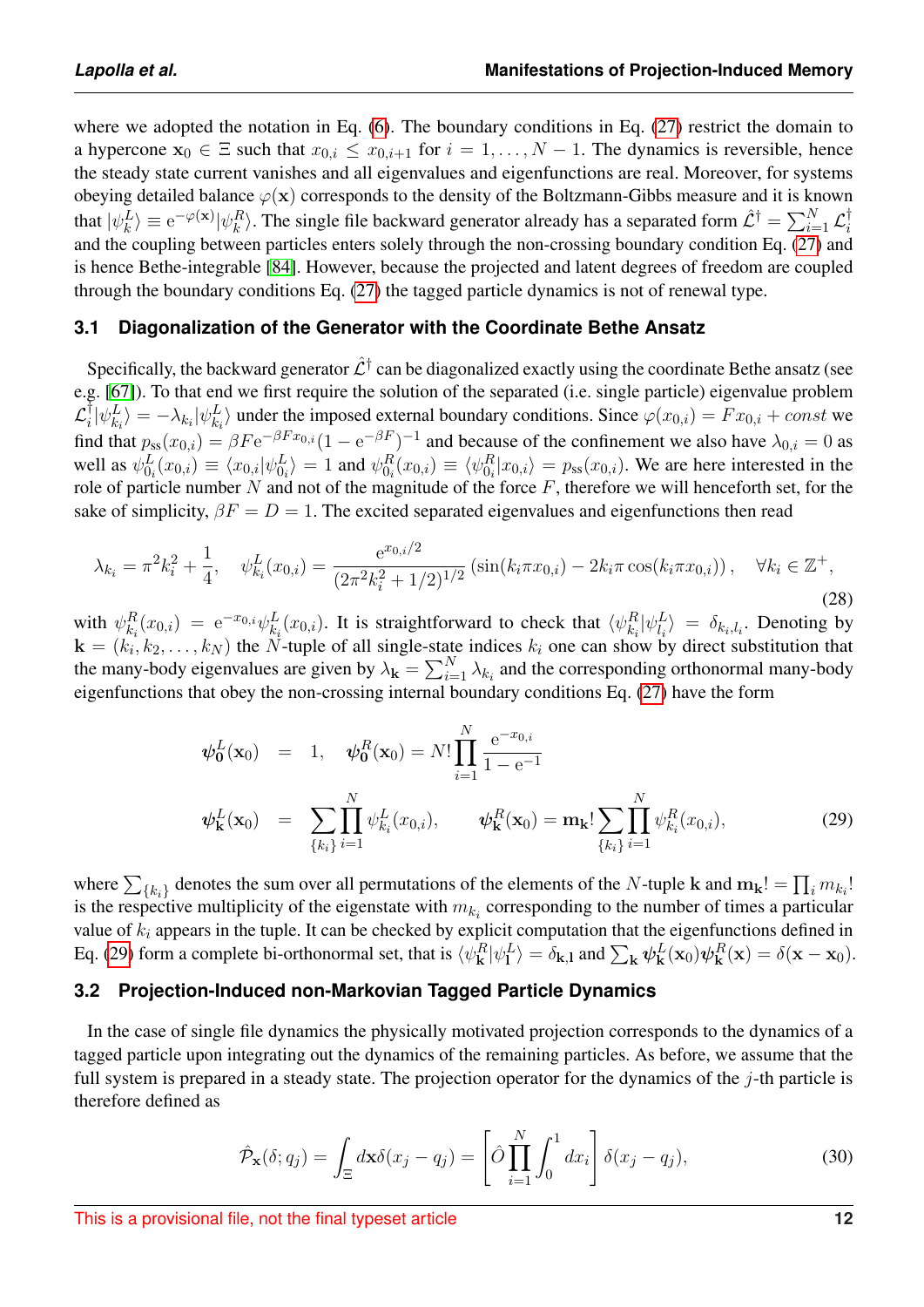where the operator  $\hat{O}$  orders the integration limits  $\int_0^1 dx_N \int_0^{x_N} dx_{N-1} \cdots \int_0^{x_2} dx_1$  since the domain  $\Xi$  is a hypercone. Here, the projection is from  $\mathbb{R}^N$  to  $\mathbb{R}$ . Integrals of this kind are easily solvable with the so-called 'extended phase-space integration' [\[62,](#page-22-14) [85\]](#page-23-18). The non-Markovian Green's function is defined as

$$
Q(q_j, t|q_{0,j}) = \frac{\hat{\mathcal{P}}_{\mathbf{x}}(\delta; q_j)\hat{\mathcal{P}}_{\mathbf{x}_0}(\delta; q_{0,j})G(\mathbf{x}, t|\mathbf{x}_0)p_{ss}(\mathbf{x}_0)}{\hat{\mathcal{P}}_{\mathbf{x}_0}(\delta; q_{0,j})p_{ss}(\mathbf{x}_0)}
$$
(31)

and can be computed exactly according to Eq. [\(9\)](#page-3-4) to give

<span id="page-12-1"></span>
$$
Q(q_j, t|q_{0,j}) = \Psi_{\mathbf{00}}(q_{0,j})^{-1} \sum_{\mathbf{k}} \Psi_{\mathbf{0}\mathbf{k}}(q_j) \Psi_{\mathbf{k0}}(q_{0,j}) e^{-\lambda_{\mathbf{k}}t}, \tag{32}
$$

where the sum is over all Bethe eigenstates and where, introducing the number of left and right neighbors,  $N_L = (N - j + 1)$  and  $N_R = j - 1$  respectively, all terms can be made explicit and read

<span id="page-12-0"></span>
$$
\Psi_{\mathbf{00}}(q_j) = \frac{N!}{N_L! N_R! (1 - e^{-1})^N} e^{-q_j} (1 - e^{-q_j})^{N_L} (e^{-q_j} - e^{-1})^{N_R}
$$
\n
$$
\Psi_{\mathbf{k0}}(q_j) = \frac{N!}{N_L! N_R! (1 - e^{-1})^N} \sum_{\{k_i\}} T(q_j) \prod_{i=1}^{j-1} L(q_j) \prod_{i=j+1}^N R(q_j)
$$
\n(33)

and  $\Psi_{0\mathbf{k}}(q_j) \equiv \Psi_{\mathbf{k}0}^{\dagger}(q_j) = \frac{\mathbf{m}_{\mathbf{k}}!}{N!} \Psi_{\mathbf{k}0}(q_j)$ . In Eq. [\(33\)](#page-12-0) we have introduced the auxiliary functions

<span id="page-12-2"></span>
$$
T(q_j) = \delta_{\lambda_j,0} e^{-q_j} + (1 - \delta_{\lambda_j,0}) \frac{e^{-q_j/2}}{\sqrt{2\pi\lambda_j}} \left( \sin(\lambda_j \pi q_j) - 2\lambda_j \pi \cos(\lambda_j \pi q_j) \right)
$$
  
\n
$$
L(q_j) = \delta_{\lambda_j,0} (1 - e^{-q_j}) - 2(1 - \delta_{\lambda_j,0}) \frac{e^{-q_j/2} \sin(\lambda_j \pi q_j)}{\sqrt{2\pi\lambda_j}}
$$
  
\n
$$
R(q_j) = \delta_{\lambda_j,0} (e^{-q_j} - e^{-1}) + 2(1 - \delta_{\lambda_j,0}) \frac{e^{-q_j/2} \sin(\lambda_j \pi q_j)}{\sqrt{2\pi\lambda_j}}
$$
\n(34)

To the best of our knowledge, equations [\(32\)](#page-12-1) to [\(34\)](#page-12-2) delivering the exact non-Markovian Green's function for the dynamics of the  $j$ -th particle in a tilted single file of  $N$  particles, have not yet been derived before. Note that one can also show that  $\int_0^1 dq_j \Psi_{0k}(q_j) \Psi_{10}(q_j) \neq 0$  and hence the Chapman-Kolmogorov equation is violated in agreement with Eq. [\(12\)](#page-4-0) confirming that the tagged particle diffusion is indeed non-Markovian on time-scales  $t \lesssim \lambda_1^{-1}$ .

#### **3.3 Markovian Approximation and Degree of Broken Markovianity**

Since the projection leaves the coordinates untransformed the effective Markovian approximation in Eq. [\(22\)](#page-9-1) is particularly simple and corresponds to diffusion in the presence of an effective force deriving from the free energy of the tagged particle upon integrating out all the remaining particles assumed to be in equilibrium  $\langle F(q_j) \rangle_{\mathbf{x}''} = -\langle \beta DF \delta(x_j - q_j) \rangle_{\mathbf{x}''}$  or, since  $-\beta DF p_{ss}(\mathbf{x}) = \partial_{x_j} p_{ss}(\mathbf{x})$ , explicitly defined as

$$
\langle F(q_j) \rangle_{\mathbf{x}''} = \frac{\int_{\Xi} d\mathbf{x} \delta(x_j - q_j) \partial_{x_j} p_{ss}(\mathbf{x})}{\int_{\Xi} d\mathbf{x} \delta(x_j - q_j) p_{ss}(\mathbf{x})} \equiv \frac{\partial_{q_j} \int_{\Xi} d\mathbf{x} \delta(x_j - q_j) p_{ss}(\mathbf{x})}{\int_{\Xi} d\mathbf{x} \delta(x_j - q_j) p_{ss}(\mathbf{x})}.
$$
(35)

**Frontiers 13**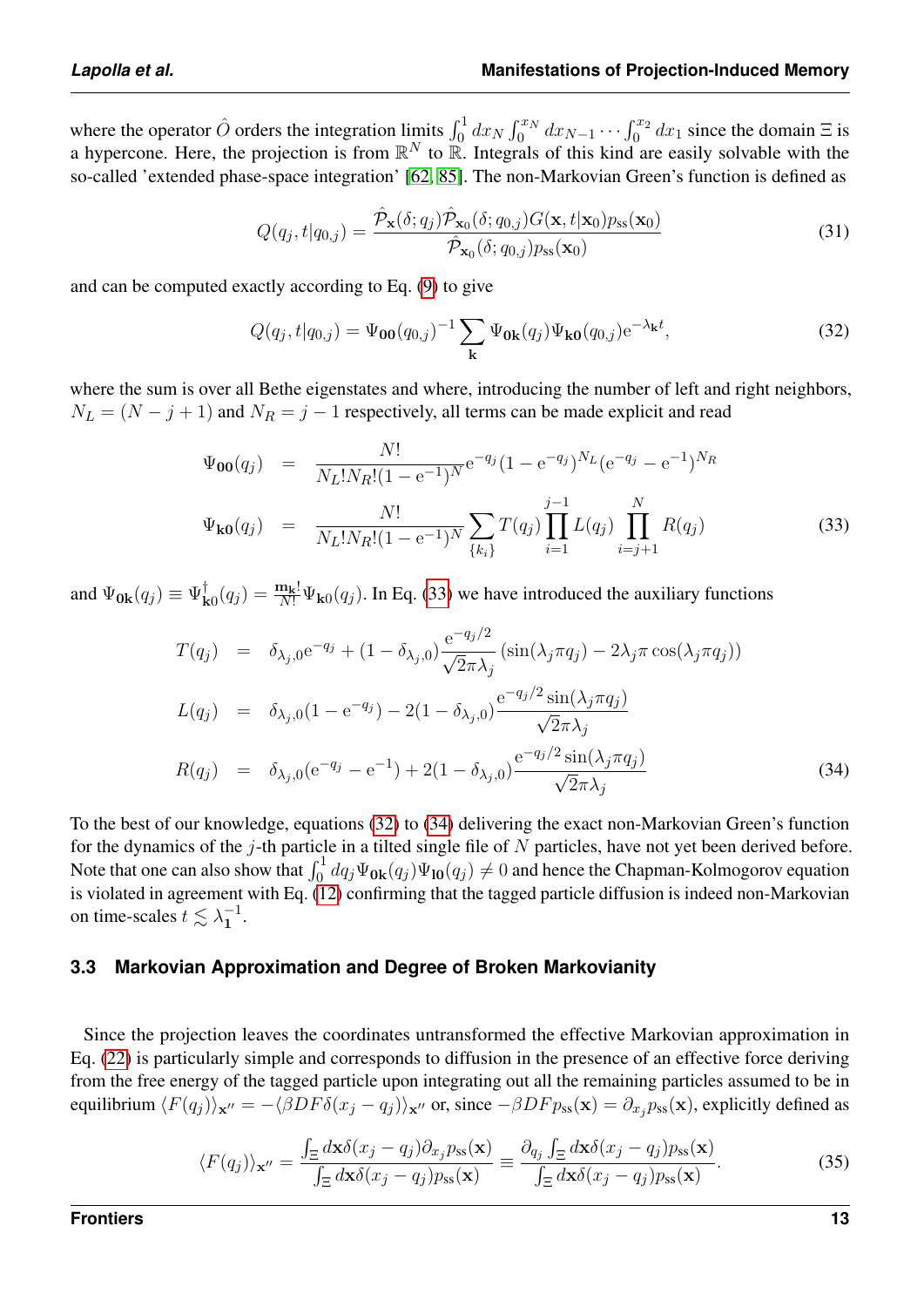Upon taking as before  $D = \beta F = 1$ , and noticing that  $\Psi_{00}(q_j) = \int_{\Xi} d\mathbf{x} \delta(x_j - q_j) p_{ss}(\mathbf{x})$  we find

$$
\langle \hat{\mathcal{L}} \rangle_{\mathbf{q}''} = \partial_{q_j}^2 + \partial_{q_j} \left\{ \partial_{q_j} \ln \Psi_{00}(q_j) \right\}, \quad \langle \hat{\mathcal{L}}^{\dagger} \rangle_{\mathbf{q}''} = \partial_{q_j}^2 - \left\{ \partial_{q_j} \ln \Psi_{00}(q_j) \right\} \partial_{q_j}
$$
(36)

where the curly bracket  $\{\cdot\}$  denotes that the operator inside the bracket only acts within the bracket. The Markovian approximation of the Green's function thus becomes  $Q_M(q_j, t | q_{0,j}) = \langle q_{0,j} | e^{\langle \hat{\mathcal{L}}^\dagger \rangle_{\mathbf{x''}} t} | q_j \rangle$  and is to be compared to the exact non-Markovian Green's function [\(32\)](#page-12-1) via the Kullback-Leibler divergence in Eq. [\(23\)](#page-9-2).

Our focus here is to asses how the 'degree' of the projection, i.e.  $d = N$ ,  $a = 1$  and thus  $d - a = N - 1$ – the number of latent degrees of freedom (here positions of non-tagged particles) being integrated out affects the time-dependence of the Kullback-Leibler divergence. Since the Markovian generator cannot be diagonalized analytically we used a finite element numerical method cross-checked with Brownian dynamics simulations to calculate  $Q_M(q_j, t|q_{0,j})$ . The corresponding Kullback-Leibler divergence [\(23\)](#page-9-2) was in turn calculated by means of a numerical integration. We present results for the time dependence  $\mathcal{D}_t(Q||Q_M)$  in two different representations, the absolute (dimensionless) time t and in units of the average number of collisions  $\tilde{t} = t/N^2$ , tagging the third particle ( $j = 3$ ). The reason to adopt this second choice as the natural physical time-scale is that collisions in fact establish the effective dynamics and hence a typical collision time sets the natural time-scale.

<span id="page-13-0"></span>

Figure 2. The Kullback-Leibler divergence between the exact non-Markovian Green's function  $Q(q_3, t|q_{0,3})$  and the Markovian approximation  $Q_M(q_3, t|q_{0,3})$  as a function of time (measured in units of collision time) for increasing values of particle numbers  $N: a$ ) results shown on the absolute (dimensionless) time-scale and b) on the natural time-scale, that is, expressed in units of collision time  $\tilde{t}$ . Inset:  $\lambda_1^M$ , the slowest relaxation rate of  $Q_M(q_3, t|q_{0,3})$  compared to the corresponding eigenvalue  $\lambda_1$  of the exact  $Q(q_3, t|q_{0,3}).$ 

The results  $\mathcal{D}_t(Q||Q_M)$  are shown in Fig. [2.](#page-13-0) From Fig. [2](#page-13-0) we confirm that the Markovianity is broken transiently (on time-scales  $t \lesssim \lambda_1^{-1}$ , which holds for any ergodic dynamics in the sense of generating an invariant measure. Notably, the relaxation time  $\lambda_1$  does *not* depend on N and is hence equal for all cases considered here. Moreover, as expected, the magnitude of broken Markovianity increases with the 'degree'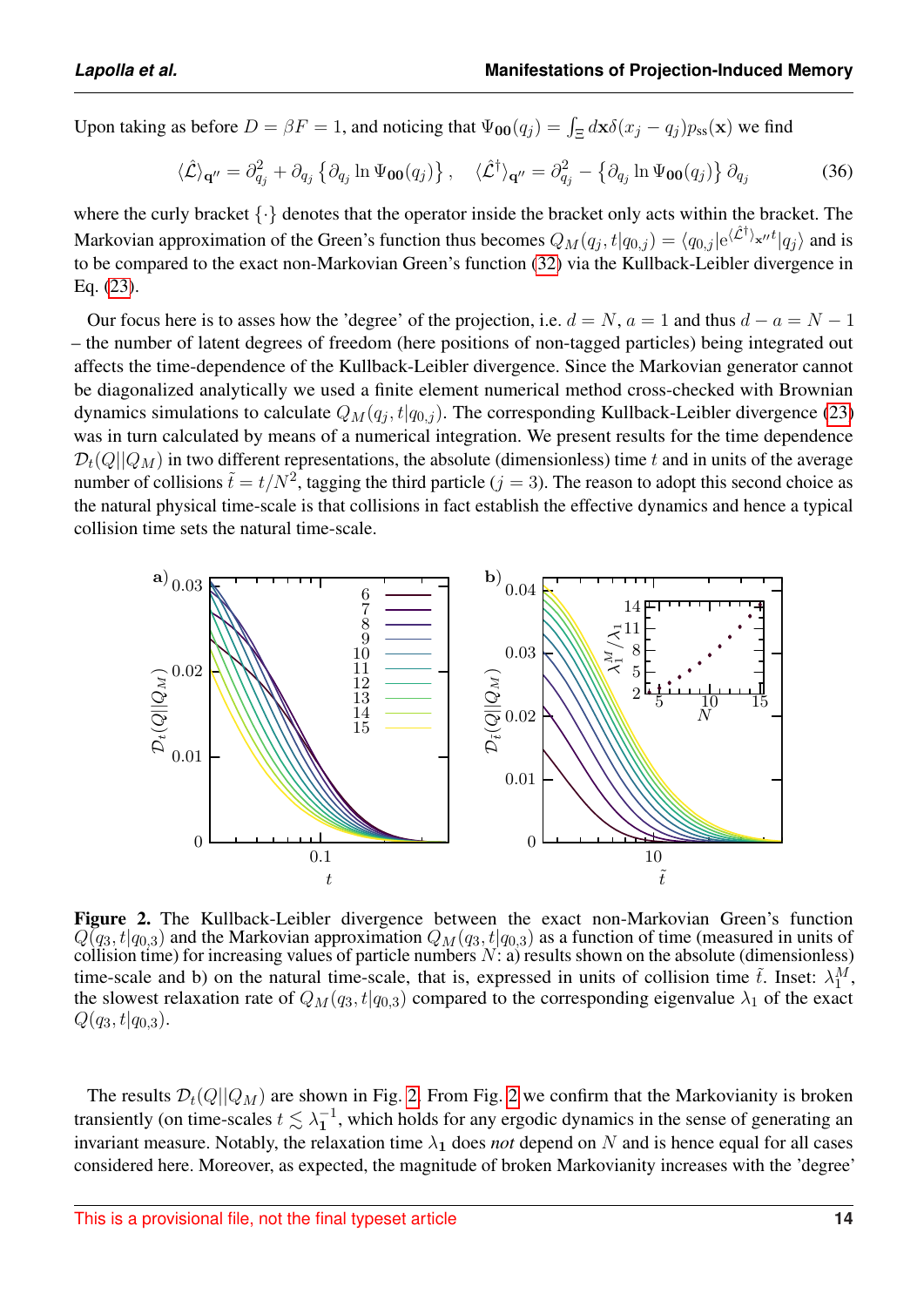of the projection (here with the particle number  $N$ ), as is best seen on a natural time-scale (see Fig. [2b](#page-13-0)). Conversely, on the absolute time-scale the relaxation rate of the Markovian approximation, describing diffusion on a free energy landscape  $f(q_3) = -\beta \ln \Psi_{00}(q_3)$ , which can be defined as

$$
\lambda_1^M = -\lim_{t \to \infty} t^{-1} \ln(Q_M(q_j, t | q_{0,j}) - \Psi_{00}(q_j)) \tag{37}
$$

increases with increasing  $N$  (see inset in Fig. [2b](#page-13-0)). Therefore, while both have by construction the same invariant measure, the Markovian approximation overestimates the rate of relaxation. This highlights the pitfall in using free energy landscape ideas in absence of a time-scale separation.

### **3.4 Tagged Particle Local Times Probing the Origin of Broken Markovianity**

In order to gain deeper insight into the origin and physical meaning of memory emerging from integrating out latent degrees of freedom we inspect how a given tagged particle explores the configuration space starting from a stationary (equilibrium) initial condition. To that end we first compute the variance of local time of a tagged particle,  $\theta_t(q_i)$  in Eq. [\(24\)](#page-9-0), given in the general form in Eq. [\(25\)](#page-10-0), which applied to tagged particle diffusion in a tilted single file reads:

$$
\sigma_t^2(q_j) = 2 \sum_{\mathbf{k}} \frac{\Psi_{\mathbf{0}\mathbf{k}}(q_j) \Psi_{\mathbf{k}\mathbf{0}}(q_j)}{\lambda_{\mathbf{k}} t} \left( 1 - \frac{1 - e^{-\lambda_{\mathbf{k}}t}}{\lambda_{\mathbf{k}}t} \right)
$$
(38)

where  $\Psi_{\mathbf{k0}}(q_j)$  is given by Eq. [\(33\)](#page-12-0) and  $\Psi_{0\mathbf{k}}(q_j) = \frac{\mathbf{m}_{\mathbf{k}}!}{N!} \Psi_{\mathbf{k0}}(q_j)$ . Note that since the process in ergodic we have  $\langle \theta_t(q_j) \rangle = \Psi_{00}(q_j)$ , and because the projected dynamics becomes asymptotically Gaussian (i.e. the correlations between  $\theta_t(q_i)$  at different t gradually decorrelate) we also have the large deviation  $\lim_{t\to\infty} t\sigma_t^2(q_j) = 2\sum_{\mathbf{k}} \lambda_{\mathbf{k}}^{-1} \Psi_{0\mathbf{k}}(q_j) \Psi_{\mathbf{k0}}(q_j) \neq f(t)$ . Moreover, because of detailed balance the large deviation principle represents an upper bound to fluctuations of time-average observables  $\sigma_t^2(q_j) \leq$  $2\sum_{\bf k}$  $\Psi_{0\mathbf{k}}(q_j)\Psi_{\mathbf{k0}}(q_j)$  $\frac{\partial \Psi_{k0}(q_j)}{\partial_k t}, \forall t.$ 

In order to gain more intuition we inspect the statistics of  $\theta_t(q_i)$  for a single file of four particles (see Fig. [3\)](#page-15-0) at different lengths of trajectory  $t$  (plotted here on the absolute time-scale). In Fig. [3](#page-15-0) we show  $\langle \theta_t(q_i) \rangle$  with full lines, and the region bounded by the standard deviation  $\pm \sigma_t(q_i)$  with the shaded area. The scatter of  $\theta_t(q_i)$  is largest near the respective free energy minima.

To understand further how this coupling to non-relaxed latent degrees of freedom arises we inspect the correlations between tagged particle histories

$$
\mathcal{C}_t(q_i; q_j) = \sum_{\mathbf{k}} \frac{\Psi_{\mathbf{0}\mathbf{k}}(q_i)\Psi_{\mathbf{k}\mathbf{0}}(q_j) + \Psi_{\mathbf{0}\mathbf{k}}(q_j)\Psi_{\mathbf{k}\mathbf{0}}(q_i)}{\lambda_k t} \left(1 - \frac{1 - e^{-\lambda_k t}}{\lambda_k t}\right),
$$
(39)

where as before  $\lim_{t\to\infty} tC_t(q_i;q_j) \equiv \overline{C}_t(q_i;q_j) = \sum_{\mathbf{k}} \lambda_{\mathbf{k}}^{-1}(\Psi_{0\mathbf{k}}(q_i)\Psi_{\mathbf{k0}}(q_j) + \Psi_{0\mathbf{k}}(q_j)\Psi_{\mathbf{k0}}(q_i)) \neq f(t)$ as a manifestation of the central limit theorem, since  $\theta_t(q_i)$  and  $\theta_t(q_j)$  asymptotically decorrelate. In other words, taking  $C_t(q_i; q_i) \equiv \sigma_t^2(q_i)$ , the complete large deviation statistics of  $\theta_t(q_i)$  (i.e. on ergodically long time-scales) is a N-dimensional Gaussian with covariance matrix  $t^{-1}\overline{\mathcal{C}}_t(q_i; q_j)$ .

To visualize these results we present in Figs. [4](#page-16-0) and [5](#page-17-0) two-tag nearest neighbor and next-nearest correlations,  $C_t(q_1; q_3)$  and as  $C_t(q_2; q_3)$  respectively, for a single file of  $N = 4$  and  $N = 7$  particles at two different trajectory lengths. We find that, alongside the fact that correlations intuitively increase with the N, both the magnitude and the sign of  $C_t$  depend on which particles we tag and even more so,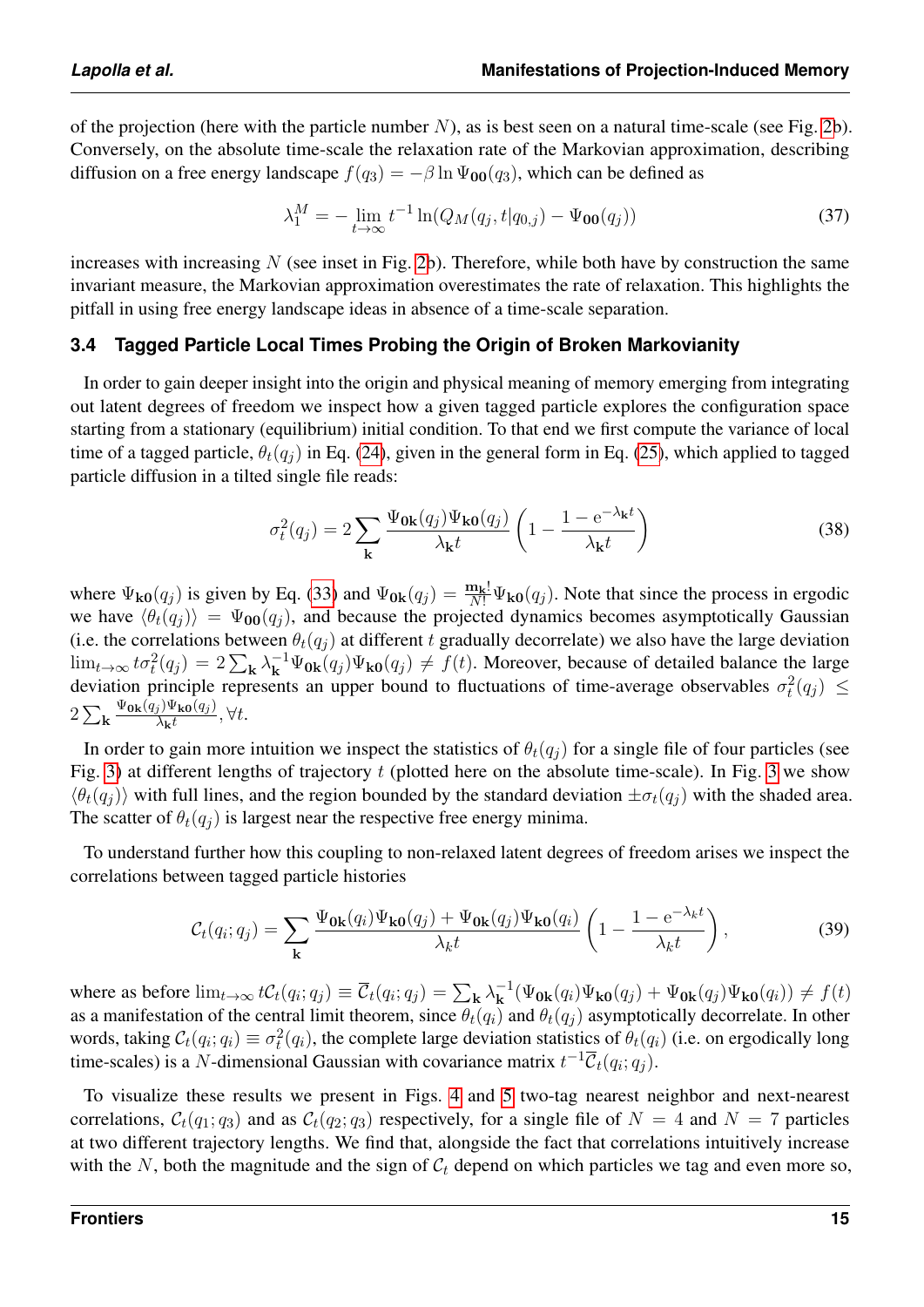<span id="page-15-0"></span>

Figure 3. Statistics of tagged particle local time for all members of a single file of four particles starting from stationary initial conditions;  $\langle \theta_t(q_i) \rangle$  is represented by full lines and the region bounded by the standard deviation  $\pm \sigma_t(q_i)$  with the corresponding shaded area. The color code is:  $j = 1$  violet,  $j = 2$ blue,  $j = 3$ , green and  $j = 4$  yellow. The relaxation time corresponds to  $\lambda_1^{-1} \simeq 0.1$ . Therefore, panel a) depicts fluctuations on a time scale much shorter that  $\lambda_1^{-1}$ , whereas b) and c) already belong deeply into the ergodic large deviation regime.

where we tag these particles. Along the (upward shifted) diagonal  $C_t$  is positive, implying the two tagged particles along a stochastic many-body trajectory effectively (in the sense of the local time) move together, such that if one particle spends more time in a given region, so will the other. At fixed  $F$  (here assumed to be equal to 1) the magnitude of the upward shift depends on which particles we tag as well as on N. This intuitive idea is backed up mathematically by realizing that the lowest excited Bethe-eigenfunctions correspond to collective ('in phase') motion (see Eqs. [\(28\)](#page-11-1) and [\(29\)](#page-11-0)). Furthermore, defining the free energy minima of the tagged particles with  $q_i^{\min}$  and  $q_i^{\min}$  (see dashed lines in Figs. [4](#page-16-0) and [5\)](#page-17-0) we would expect, if the particles were to explore their respective free energy minima, a peak localized at  $(q_i^{\min}, q_i^{\min})$  (i.e. at the crossing of dashed line in Figs. [4](#page-16-0) and [5\)](#page-17-0) . We find, however, that this is not the case, all together implying that the *tagged particles do not, along a many-body trajectory, explore their respective free energy minima*. Instead, as mentioned above, they move collectively close to each other. The collective dynamics is therefore non-trivial and the tagged particle dynamics cannot be, at least for  $t \lesssim \lambda_1^{-1}$  coarse grained to a Markovian diffusion on  $-\beta \ln \Psi_{00}(q_i)$ , the free energy landscape of the tagged particle j.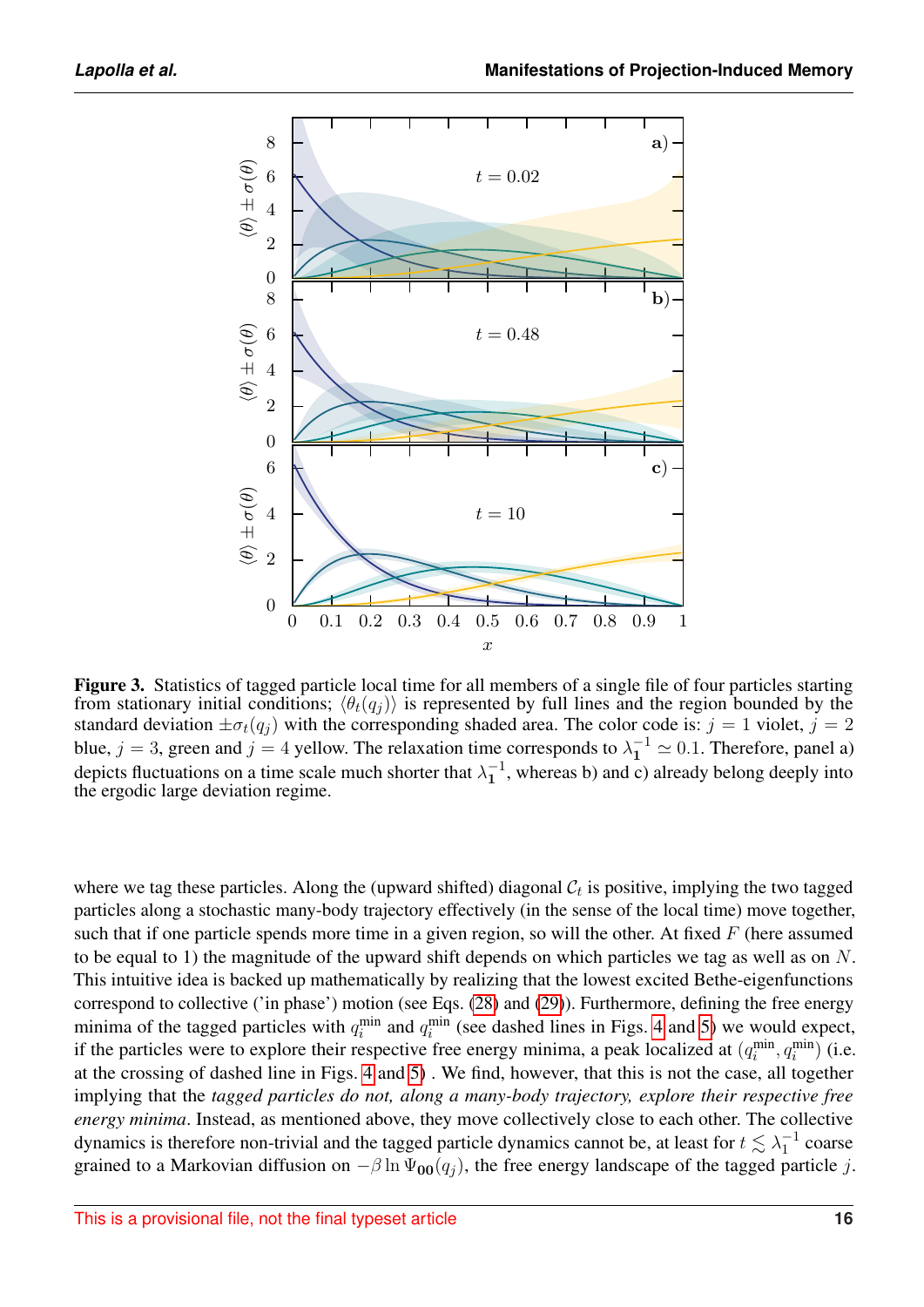<span id="page-16-0"></span>

**Figure 4.** Two-tag local time correlations  $C_t(q_1; q_3)$  (left) and  $C_t(q_2; q_3)$  (right) for a single file of  $N = 4$ (top) and  $N = 7$  (bottom) particles for a (very short) trajectory length  $t = 0.01$ . The relaxation time corresponds to  $\lambda_1^{-1} \simeq 0.1$ . The dashed lines denote the positions of the two free energy minima.

Conversely, the fact that all correlations (positive and negative) die our as  $q_{i,j} \to 1$  is a straightforward consequence of the tilting of the confining box.

Focusing now on the dependence on the length of the trajectory we see at very short time (much shorter than the relaxation time) the correlations are stronger, and that positive correlations peak further away from the two respective tagged particle free energy minima (compare Figs. [4](#page-16-0) and [5\)](#page-17-0). In addition, the maximum of  $C_t(q_i; q_j)$  appears to be somewhat more localized at longer (nearly ergodic) times (see [5\)](#page-17-0). In addition, the tagged particle dynamics seem to be localized more strongly near the free energy minimum if we tag the first particle and if  $N$  is larger, presumably because of a faster relaxation due to the presence of the wall effecting more frequent collisions with the wall, during which the particle eventually loses memory.

# **4 SUMMARY AND OUTLOOK**

Non-Markovian dynamics and anomalous diffusion are particularly ubiquitous and important in biophysical systems [\[1,](#page-19-0) [2,](#page-19-1) [3,](#page-19-2) [4,](#page-19-3) [5,](#page-19-4) [6,](#page-19-5) [7,](#page-19-6) [8,](#page-19-7) [9,](#page-19-8) [10,](#page-19-9) [11,](#page-20-0) [12,](#page-20-1) [13,](#page-20-2) [14,](#page-20-3) [15,](#page-20-4) [16\]](#page-20-5). There, however, it appears that the quite many non-Markovian observations are described theoretically by phenomenological approaches with *ad hoc* memory kernels, which in specific cases can lead to mathematically unsound or even unphysical behavior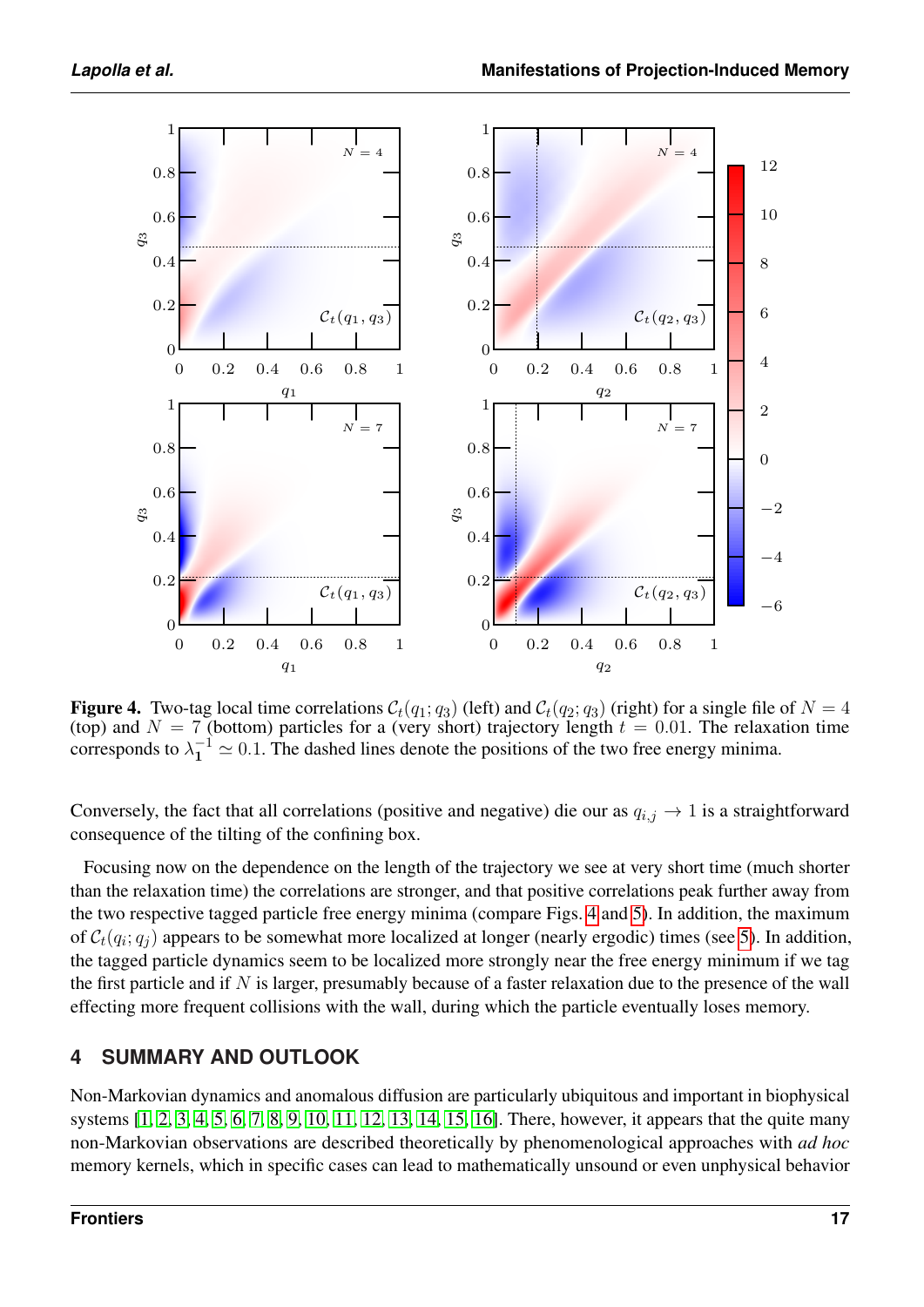<span id="page-17-0"></span>

**Figure 5.** Two-tag local time correlations  $C_t(q_1; q_3)$  (left) and  $C_t(q_2; q_3)$  (right) for a single file of  $N = 4$ (top) and  $N = 7$  (bottom) particles for a trajectory length comparable to the relaxation time  $t = 0.12 \simeq \lambda_1^{-1}$ . The relaxation time corresponds to  $\lambda_1^{-1} \simeq 0.1$ . The dashed lines denote the positions of the two free energy minima.

[\[80\]](#page-23-13). It therefore seems timely and useful to provide a theoretical perspective of non-Markovian dynamics starting from more fine-grained principles and considering a projection to some effective lower-dimensional configuration space.

The ideas presented here are neither new nor completely general. Projection-operator concepts date back to the original works by Zwanzig, Mori, Nakajima, van Kampen, Hänggi and other pioneers. However, these seminal contributions focused mostly on the analysis of non-Markovian evolution equations, whereas here we provide a thorough analysis of the manifestations of the projection on the level of Green's functions with the aim to somewhat relieve the need for choosing a particular model based solely on physical intuition. Furthermore, we rigorously establish conditions under which the projected dynamics become Markovian and renewal-type, and derive Markovian approximations to projected generators. As a diagnostic tool we propose a novel framework for the assessment of the degree of broken Markovianity as well as for the elucidation of the origins of non-Markovian behavior.

An important remark concerns the transience of broken Markovianity, which is a consequence of the fact that we assumed that the complete dynamics is ergodic. First we note that (i) for any finite observation of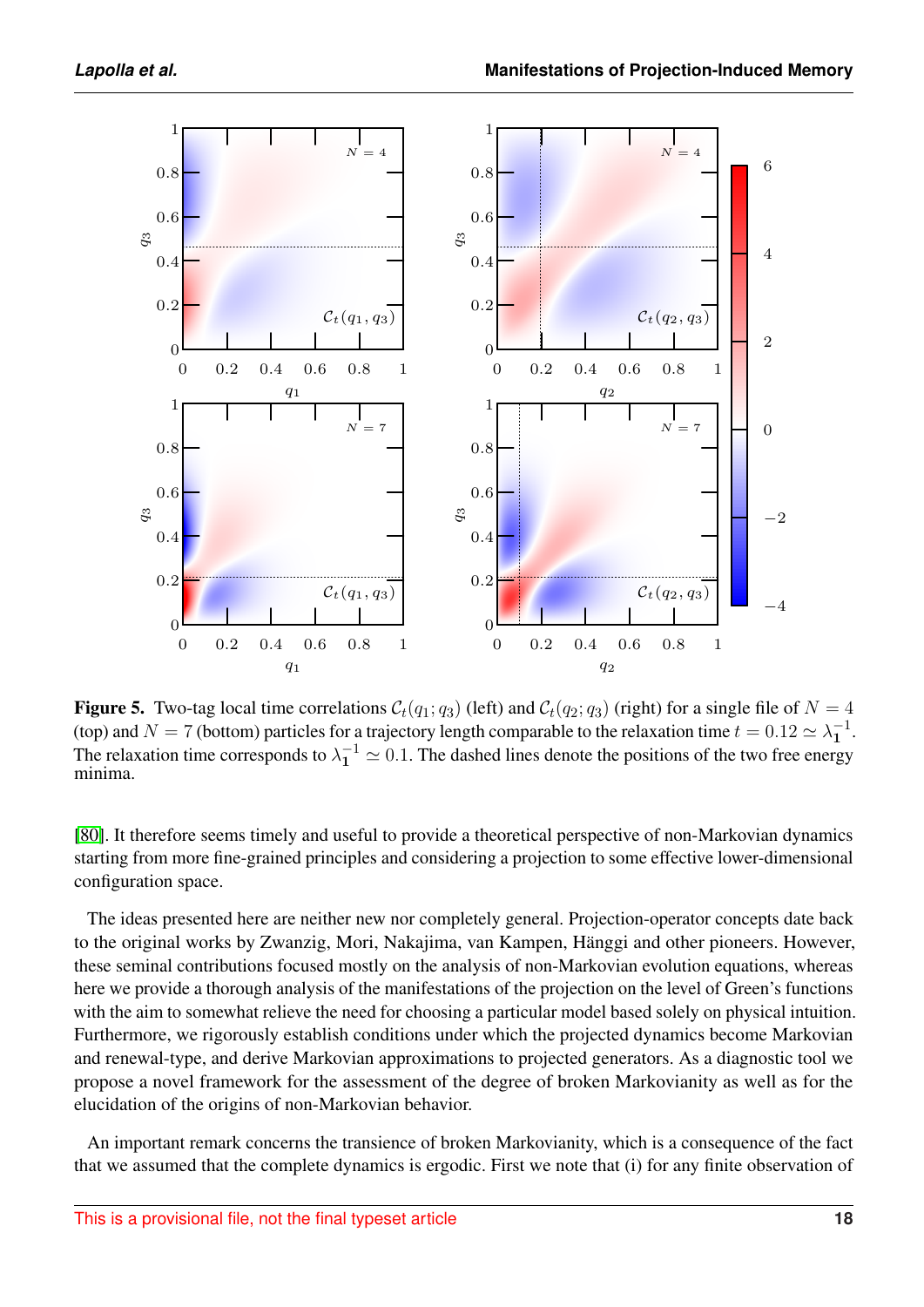length t it is *de facto* not possible to discern whether the observation (and the dynamics in general) will be ergodic or not on a time scale  $\tau > t$ . (ii) All physical observations are (trivially) finite. (iii) In a nominally ergodic dynamics on any finite time scale  $t$ , where the dynamics starting from some non-stationary initial condition  $x_0$  has not yet reached the steady state (in the language of this work  $t < \lambda_1^{-1}$ ), it is not possible to observe the effect of a sufficiently distant confining boundary  $\partial\Omega(x)$  (potentially located at infinity if the drift field  $F(x)$  is sufficiently confining) that would assure ergodicity (in the language of this work  $\forall t \ll \lambda_1^{-1}$  such that  $G(\mathbf{l}_{\min}, t | \mathbf{x}_0, 0) \simeq 0$  where  $|\mathbf{l}_{\min}| \equiv \min_{\mathbf{x}} |\mathbf{x}_0 - \partial \Omega(\mathbf{x})|$ ). Therefore *no generality is lost in our work by assuming that the complete dynamics is nominally ergodic*, even in a rigorous treatment of so-called weakly non-ergodic dynamics with diverging mean waiting times (see e.g. [\[1,](#page-19-0) [6\]](#page-19-5)) or generalized Langevin dynamics with diverging correlation times (see e.g. [\[29,](#page-21-1) [30,](#page-21-2) [31,](#page-21-3) [32,](#page-21-4) [33,](#page-21-5) [34\]](#page-21-6)) on finite time-scales. As a corollary, in the description of such dynamics on any finite time-scale it is *a priori* by no means necessary to assume that the dynamics is non-ergodic or has a diverging correlation time. This does not imply, however, that the assumption of diverging mean waiting times or diverging correlation times cannot render the analysis of specific models simpler.

Notably, our work considers parent dynamics with a potentially broken time-reversal symmetry and hence includes the description of projection-induced non-Markovian dynamics in non-equilibrium (i.e. irreversible) systems. In the latter case the relaxation process of the parent microscopic process might not be monotonic (i.e. may oscillate), and it will be very interesting to explore the manifestations and importance of these oscillations in projected non-Markovian dynamics.

In the context of renewal dynamics our work builds on firm mathematical foundations of Markov processes and therefore provides mathematically and physically consistent explicit (but notably not necessarily the most general) memory kernels derived from microscopic (or fine-grained) principles, which can serve for the development, assessment and fine-tuning of empirical memory kernels that are used frequently in the theoretical modeling of non-Markovian phenomena (e.g. power-law, exponential, stretched exponential etc; [\[2,](#page-19-1) [80\]](#page-23-13)). In particular, power-law kernels are expected to emerge as transients in cases, where the latent degrees of freedom relax over multiple time-scales with a nearly continuous and self-similar spectrum. Conversely, the quite strongly restrictive conditions imposed on the microscopic (parent) dynamics that lead to renewal dynamics, which we reveal here, suggest that renewal type transport in continuous space (e.g. continuous-time random walks [\[1,](#page-19-0) [2\]](#page-19-1)) might not be the most abundant processes underlying projectioninduced non-Markovian dynamics in physical systems, but are more likely to arise due to some disorder averaging. In general, it seems natural that coarse graining involving some degree of spatial discretization should underly renewal type ideas.

From a more general perspective beyond the theory of anomalous diffusion our results are relevant for the description and understanding of experimental observables  $a(q)$  coupled to projected dynamics  $q(t)$ in presence of slow latent degrees of freedom (e.g. a FRET experiment measuring the distance within a protein or a DNA molecule [\[86\]](#page-23-19)), as well as for exploring stochastic thermodynamic properties of projected dynamics with slow hidden degrees of freedom [\[87,](#page-24-0) [88,](#page-24-1) [89\]](#page-24-2). An important field of applications of the spectral-theoretic ideas developed here is the field of statistical kinetics in the context of first passage concepts (e.g. [\[90,](#page-24-3) [91,](#page-24-4) [92\]](#page-24-5)), where general results for non-Markovian dynamics are quite sparse [\[93,](#page-24-6) [94,](#page-24-7) [95,](#page-24-8) [49,](#page-22-1) [96,](#page-24-9) [97,](#page-24-10) [98,](#page-24-11) [99\]](#page-24-12) and will be the subject of our future studies.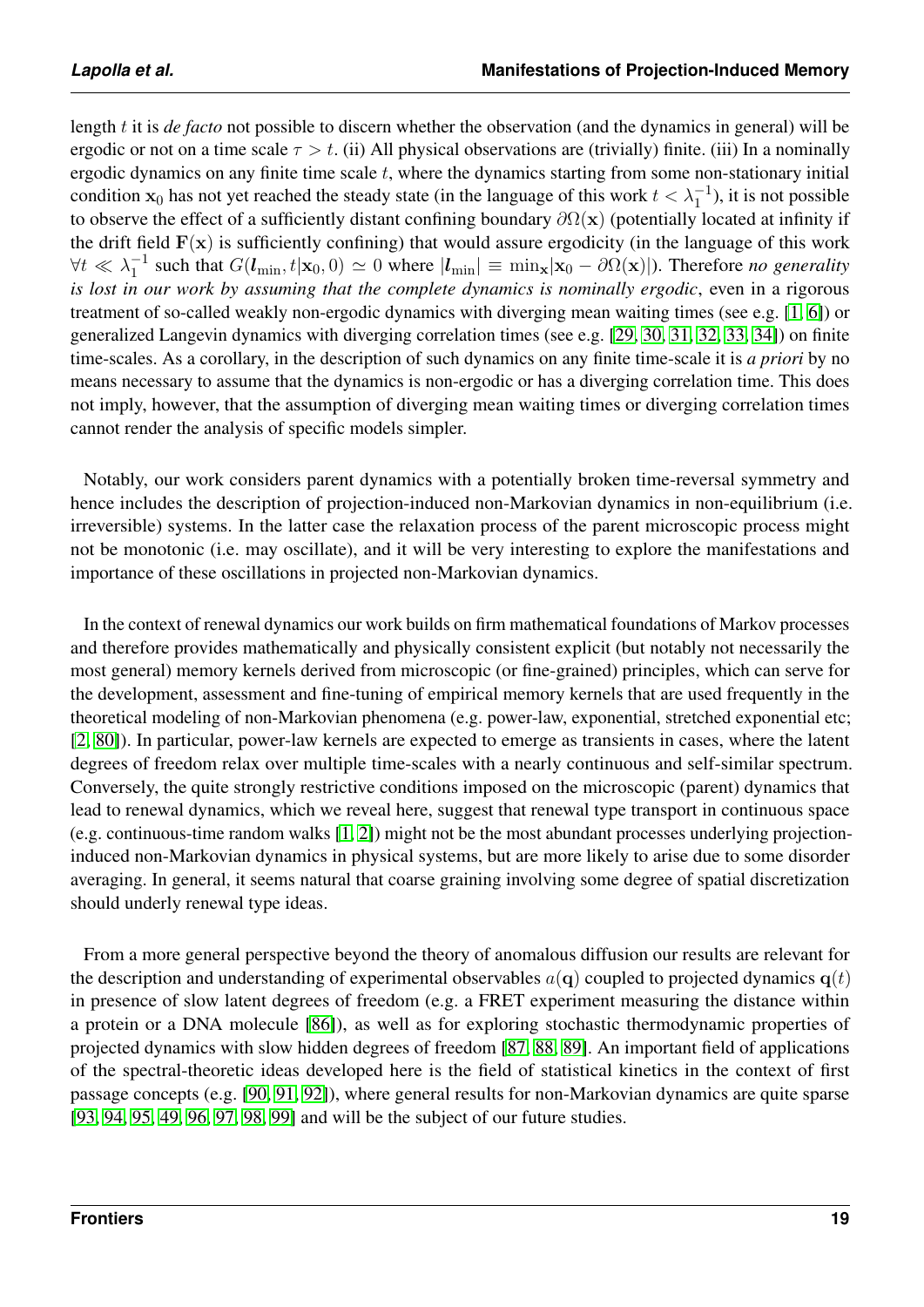# **CONFLICT OF INTEREST STATEMENT**

The authors declare that the research was conducted in the absence of any commercial or financial relationships that could be construed as a potential conflict of interest.

# **AUTHOR CONTRIBUTIONS**

AL and AG conceived the research, performed the research, and wrote and reviewed the paper.

# **FUNDING**

The financial support from the German Research Foundation (DFG) through the *Emmy Noether Program 'GO 2762/1-1'* (to AG), and an *IMPRS fellowship of the Max Planck Society* (to AL) are gratefully acknowledged.

# **ACKNOWLEDGMENTS**

We thank David Hartich for fruitful discussions and critical reading of the manuscript. AG in addition thanks Ralf Metzler for introducing him to the field on anomalous and non-Markovian dynamics and for years of inspiring and encouraging discussions.

# **REFERENCES**

- <span id="page-19-0"></span>[1] Metzler R, Klafter J. The random walk's guide to anomalous diffusion: a fractional dynamics approach. *Physics Reports* 339 (2000) 1 – 77. doi:https://doi.org/10.1016/S0370-1573(00)00070-3.
- <span id="page-19-1"></span>[2] Metzler R, Klafter J. The restaurant at the end of the random walk: recent developments in the description of anomalous transport by fractional dynamics. *J. Phys. A.: Math. Gen.* 37 (2004) R161–R208. doi:https://doi.org/10.1088/0305-4470/37/31/R01.
- <span id="page-19-2"></span>[3] Sokolov IM, Klafter J. From diffusion to anomalous diffusion: A century after Einstein's Brownian motion. *Chaos* 15 (2005) 026103. doi:https://doi.org/10.1063/1.1860472.
- <span id="page-19-3"></span>[4] Klages R, Radons G, Sokolov IM. *Anomalous Transport: Foundations and Applications* (Weinheim: Wiley-VCH Verlag GmbH and Co.) (2008).
- <span id="page-19-4"></span>[5] Godec A, Bauer M, Metzler R. Collective dynamics effect transient subdiffusion of inert tracers in flexible gel networks. *New Journal of Physics* 16 (2014) 092002. doi:10.1088/1367-2630/16/9/092002.
- <span id="page-19-5"></span>[6] Metzler R, Jepn JH, Cherstvy AG, Barkai E. Anomalous diffusion models and their properties: non-stationarity, non-ergodicity, and ageing at the centenary of single particle tracking. *Phys. Chem. Chem. Phys.* 16 (2014) 24128–24164. doi:10.1039/C4CP03465A.
- <span id="page-19-6"></span>[7] Hofling F, Franosch T. Anomalous transport in the crowded world of biological cells. ¨ *Reports on Progress in Physics* 76 (2013) 046602. doi:10.1088/0034-4885/76/4/046602.
- <span id="page-19-7"></span>[8] Sokolov IM. Models of anomalous diffusion in crowded environments. *Soft Matter* 8 (2012) 9043–9052. doi:10.1039/C2SM25701G.
- <span id="page-19-8"></span>[9] Metzler R, Jeon JH, Cherstvy AG. Non-Brownian diffusion in lipid membranes: Experiments and simulations. *Biochimica et Biophysica Acta (BBA) - Biomembranes* 1858 (2016) 2451 – 2467. doi:https://doi.org/10.1016/j.bbamem.2016.01.022. Biosimulations of lipid membranes coupled to experiments.
- <span id="page-19-9"></span>[10] Oliveira FA, Ferreira RMS, Lapas LC, Vainstein MH. Anomalous diffusion: A basic mechanism for the evolution of inhomogeneous systems. *Frontiers in Physics* 7 (2019) 18. doi:10.3389/fphy.2019.00018.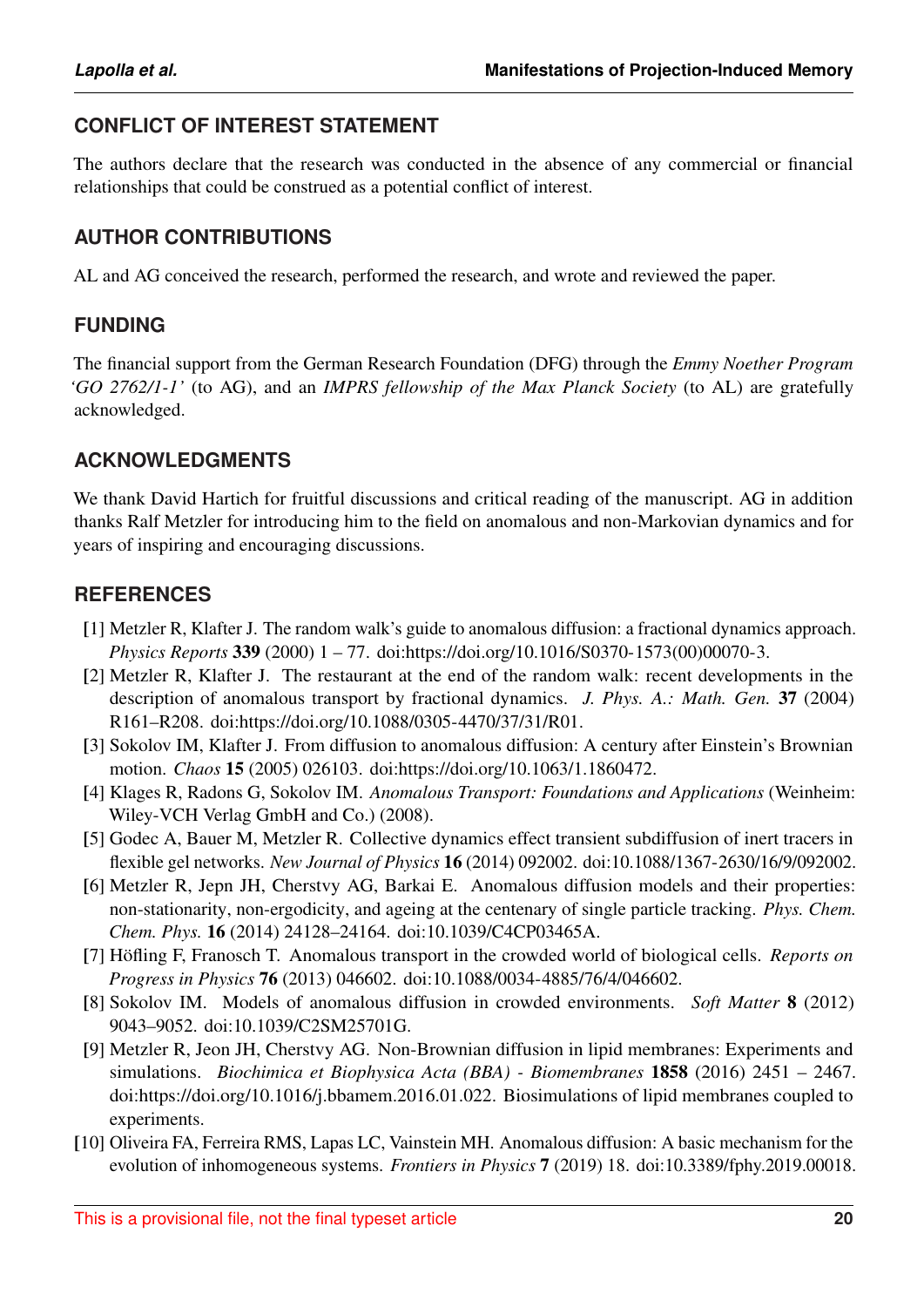- <span id="page-20-0"></span>[11] Woringer M, Darzacq X. Protein motion in the nucleus: from anomalous diffusion to weak interactions. *Biochemical Society Transactions* (2018). doi:10.1042/BST20170310.
- <span id="page-20-1"></span>[12] Dix JA, Verkman AS. Crowding effects on diffusion in solutions and cells. *Annual Review of Biophysics* 37 (2008) 247–263. doi:10.1146/annurev.biophys.37.032807.125824. PMID: 18573081.
- <span id="page-20-2"></span>[13] Krapf D. Chapter five - mechanisms underlying anomalous diffusion in the plasma membrane. Kenworthy AK, editor, *Lipid Domains* (Academic Press), *Current Topics in Membranes*, vol. 75 (2015), 167 – 207. doi:https://doi.org/10.1016/bs.ctm.2015.03.002.
- <span id="page-20-3"></span>[14] Golding I, Cox EC. Physical nature of bacterial cytoplasm. *Phys. Rev. Lett.* 96 (2006) 098102. doi:10.1103/PhysRevLett.96.098102.
- <span id="page-20-4"></span>[15] Jeon JH, Javanainen M, Martinez-Seara H, Metzler R, Vattulainen I. Protein crowding in lipid bilayers gives rise to non-gaussian anomalous lateral diffusion of phospholipids and proteins. *Phys. Rev. X* 6 (2016) 021006. doi:10.1103/PhysRevX.6.021006.
- <span id="page-20-5"></span>[16] Rienzo CD, Piazza V, Gratton E, Beltram F, Cardarelli F. Probing short-range protein Brownian motion in the cytoplasm of living cells. *Nature Comminications* 5 (2014) 5891. doi:10.1038/ncomms6891.
- <span id="page-20-6"></span>[17] Metzler R, Klafter J. *Anomalous Stochastic Processes in the Fractional Dynamics Framework: Fokker-Planck Equation, Dispersive Transport, and Non-Exponential Relaxation* (John Wiley and Sons, Ltd) (2007), 223 . doi:10.1002/9780470141762.ch3.
- <span id="page-20-7"></span>[18] Lomholt MA, Lizana L, Metzler R, Ambjörnsson T. Microscopic origin of the logarithmic time evolution of aging processes in complex systems. *Phys. Rev. Lett.* 110 (2013) 208301. doi:10.1103/ PhysRevLett.110.208301.
- <span id="page-20-8"></span>[19] Bouchaud JP, Georges A. Anomalous diffusion in disordered media: Statistical mechanisms, models and physical applications. *Physics Reports* 195 (1990) 127 – 293. doi:https://doi.org/10.1016/ 0370-1573(90)90099-N.
- <span id="page-20-9"></span>[20] Bouchaud J, Comtet A, Georges A, Doussal PL. Classical diffusion of a particle in a onedimensional random force field. *Annals of Physics* 201 (1990) 285 – 341. doi:https://doi.org/ 10.1016/0003-4916(90)90043-N.
- <span id="page-20-10"></span>[21] Sinai YG. The limiting behavior of a one-dimensional random walk in a random medium. *Theory Prob. Appl.* 27 (1982) 285 – 341. doi:https://doi.org/10.1137/1127028.
- <span id="page-20-11"></span>[22] Oshanin G, Rosso A, Schehr G. Anomalous fluctuations of currents in sinai-type random chains with strongly correlated disorder. *Phys. Rev. Lett.* 110 (2013) 100602. doi:10.1103/PhysRevLett.110. 100602.
- <span id="page-20-12"></span>[23] Dean DS, Gupta S, Oshanin G, Rosso A, Schehr G. Diffusion in periodic, correlated random forcing landscapes. *Journal of Physics A: Mathematical and Theoretical* 47 (2014) 372001. doi:10.1088/ 1751-8113/47/37/372001.
- <span id="page-20-13"></span>[24] Radons G. Anomalous transport in disordered dynamical systems. *Physica D: Nonlinear Phenomena* 187 (2004) 3 – 19. doi:https://doi.org/10.1016/j.physd.2003.09.001. Microscopic Chaos and Transport in Many-Particle Systems.
- <span id="page-20-14"></span>[25] Godec A, Chechkin AV, Barkai E, Kantz H, Metzler R. Localisation and universal fluctuations in ultraslow diffusion processes. *Journal of Physics A: Mathematical and Theoretical* 47 (2014) 492002. doi:10.1088/1751-8113/47/49/492002.
- <span id="page-20-15"></span>[26] Krüsemann H, Godec A, Metzler R. First-passage statistics for aging diffusion in systems with annealed and quenched disorder. *Phys. Rev. E* 89 (2014) 040101. doi:10.1103/PhysRevE.89.040101.
- <span id="page-20-16"></span>[27] Krüsemann H, Godec A, Metzler R. Ageing first passage time density in continuous time random walks and quenched energy landscapes. *Journal of Physics A: Mathematical and Theoretical* 48 (2015) 285001. doi:10.1088/1751-8113/48/28/285001.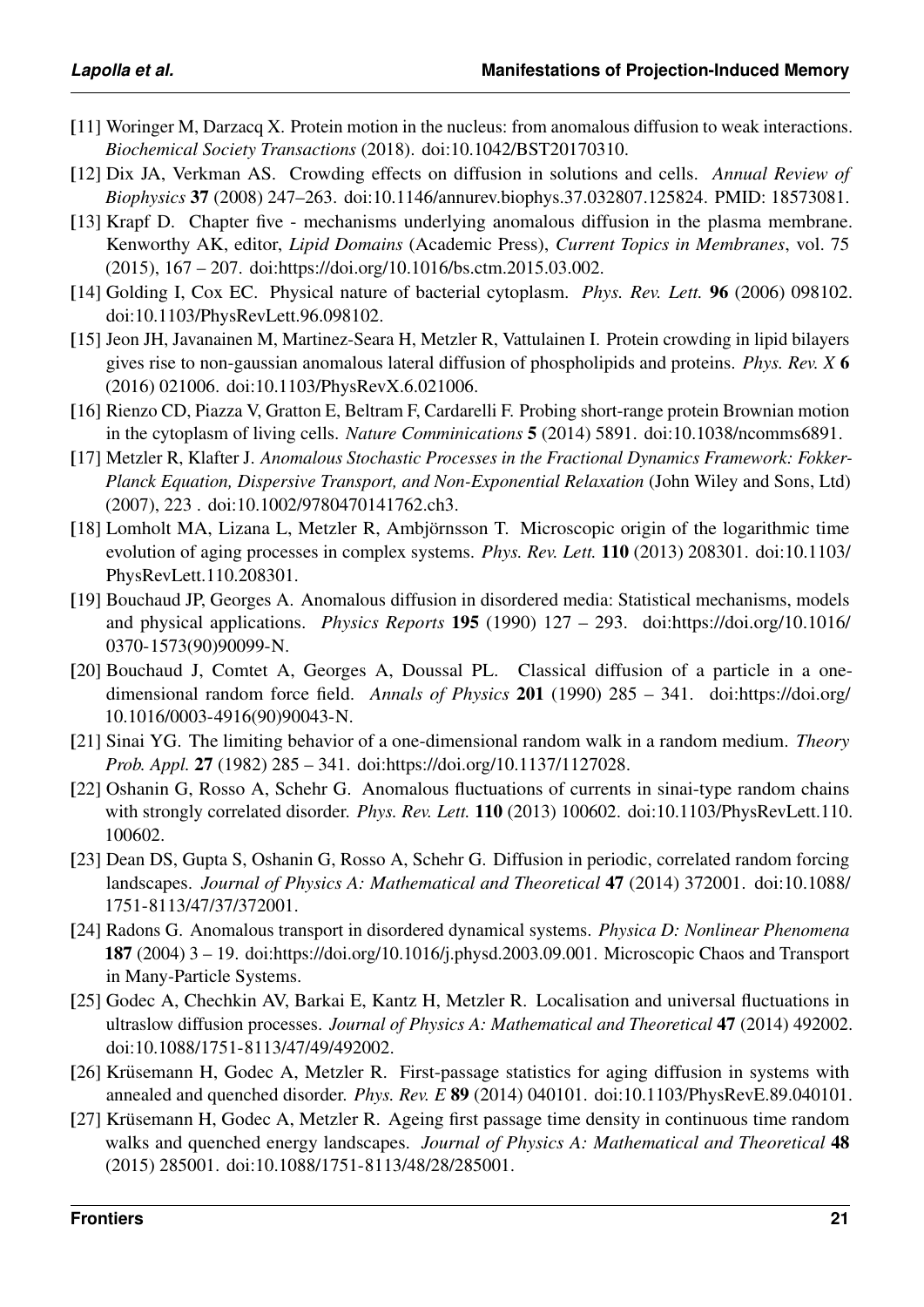- <span id="page-21-0"></span>[28] Coffey WT, Kalmykov YP, Waldron JT. *The Langevin Equation* (WORLD SCIENTIFIC) (1996). doi:10.1142/2256.
- <span id="page-21-1"></span>[29] Jeon JH, Metzler R. Fractional Brownian motion and motion governed by the fractional Langevin equation in confined geometries. *Phys. Rev. E* 81 (2010) 021103. doi:10.1103/PhysRevE.81.021103.
- <span id="page-21-2"></span>[30] Lutz E. Fractional Langevin equation. *Phys. Rev. E* 64 (2001) 051106. doi:10.1103/PhysRevE.64. 051106.
- <span id="page-21-3"></span>[31] Deng W, Barkai E. Ergodic properties of fractional Brownian-Langevin motion. *Phys. Rev. E* 79 (2009) 011112. doi:10.1103/PhysRevE.79.011112.
- <span id="page-21-4"></span>[32] Metzler R, Klafter J. Subdiffusive transport close to thermal equilibrium: From the Langevin equation to fractional diffusion. *Phys. Rev. E* 61 (2000) 6308–6311. doi:10.1103/PhysRevE.61.6308.
- <span id="page-21-5"></span>[33] Kou SC, Xie XS. Generalized Langevin equation with fractional gaussian noise: Subdiffusion within a single protein molecule. *Phys. Rev. Lett.* 93 (2004) 180603. doi:10.1103/PhysRevLett.93.180603.
- <span id="page-21-6"></span>[34] Burov S, Barkai E. Critical exponent of the fractional Langevin equation. *Phys. Rev. Lett.* 100 (2008) 070601. doi:10.1103/PhysRevLett.100.070601.
- <span id="page-21-7"></span>[35] Goychuk I. *Viscoelastic Subdiffusion: Generalized Langevin Equation Approach* (John Wiley and Sons, Ltd) (2012), 187 . doi:10.1002/9781118197714.ch5.
- <span id="page-21-8"></span>[36] Dubkov AA, Hänggi P, Goychuk I. Non-linear Brownian motion: the problem of obtaining the thermal Langevin equation for a non-gaussian bath. *Journal of Statistical Mechanics: Theory and Experiment* 2009 (2009) P01034. doi:10.1088/1742-5468/2009/01/p01034.
- <span id="page-21-9"></span>[37] Cherstvy AG, Chechkin AV, Metzler R. Anomalous diffusion and ergodicity breaking in heterogeneous diffusion processes. *New Journal of Physics* 15 (2013) 083039. doi:10.1088/1367-2630/15/8/083039.
- <span id="page-21-10"></span>[38] Cherstvy AG, Metzler R. Nonergodicity, fluctuations, and criticality in heterogeneous diffusion processes. *Phys. Rev. E* 90 (2014) 012134. doi:10.1103/PhysRevE.90.012134.
- <span id="page-21-11"></span>[39] Massignan P, Manzo C, Torreno-Pina JA, García-Parajo MF, Lewenstein M, Lapeyre GJ. Nonergodic subdiffusion from Brownian motion in an inhomogeneous medium. *Phys. Rev. Lett.* 112 (2014) 150603. doi:10.1103/PhysRevLett.112.150603.
- <span id="page-21-12"></span>[40] Guérin T, Dean DS. Force-induced dispersion in heterogeneous media. Phys. Rev. Lett. 115 (2015) 020601. doi:10.1103/PhysRevLett.115.020601.
- <span id="page-21-13"></span>[41] Godec A, Metzler R. Optimization and universality of Brownian search in a basic model of quenched heterogeneous media. *Phys. Rev. E* 91 (2015) 052134. doi:10.1103/PhysRevE.91.052134.
- <span id="page-21-14"></span>[42] Vaccario G, Antoine C, Talbot J. First-passage times in d-dimensional heterogeneous media. *Phys. Rev. Lett.* 115 (2015) 240601. doi:10.1103/PhysRevLett.115.240601.
- <span id="page-21-15"></span>[43] Godec A, Metzler R. First passage time distribution in heterogeneity controlled kinetics: going beyond the mean first passage time. *Sci. Rep.* 6 (2016) 20349. doi:10.1038/srep20349.
- <span id="page-21-16"></span>[44] Chubynsky MV, Slater GW. Diffusing diffusivity: A model for anomalous, yet Brownian, diffusion. *Phys. Rev. Lett.* 113 (2014) 098302. doi:10.1103/PhysRevLett.113.098302.
- <span id="page-21-17"></span>[45] Chechkin AV, Seno F, Metzler R, Sokolov IM. Brownian yet non-gaussian diffusion: From superstatistics to subordination of diffusing diffusivities. *Phys. Rev. X* 7 (2017) 021002. doi:10.1103/ PhysRevX.7.021002.
- <span id="page-21-18"></span>[46] Godec A, Metzler R. First passage time statistics for two-channel diffusion. *Journal of Physics A: Mathematical and Theoretical* 50 (2017) 084001. doi:10.1088/1751-8121/aa5204.
- <span id="page-21-19"></span>[47] Sposini V, Chechkin AV, Seno F, Pagnini G, Metzler R. Random diffusivity from stochastic equations: comparison of two models for Brownian yet non-gaussian diffusion. *New Journal of Physics* 20 (2018) 043044. doi:10.1088/1367-2630/aab696.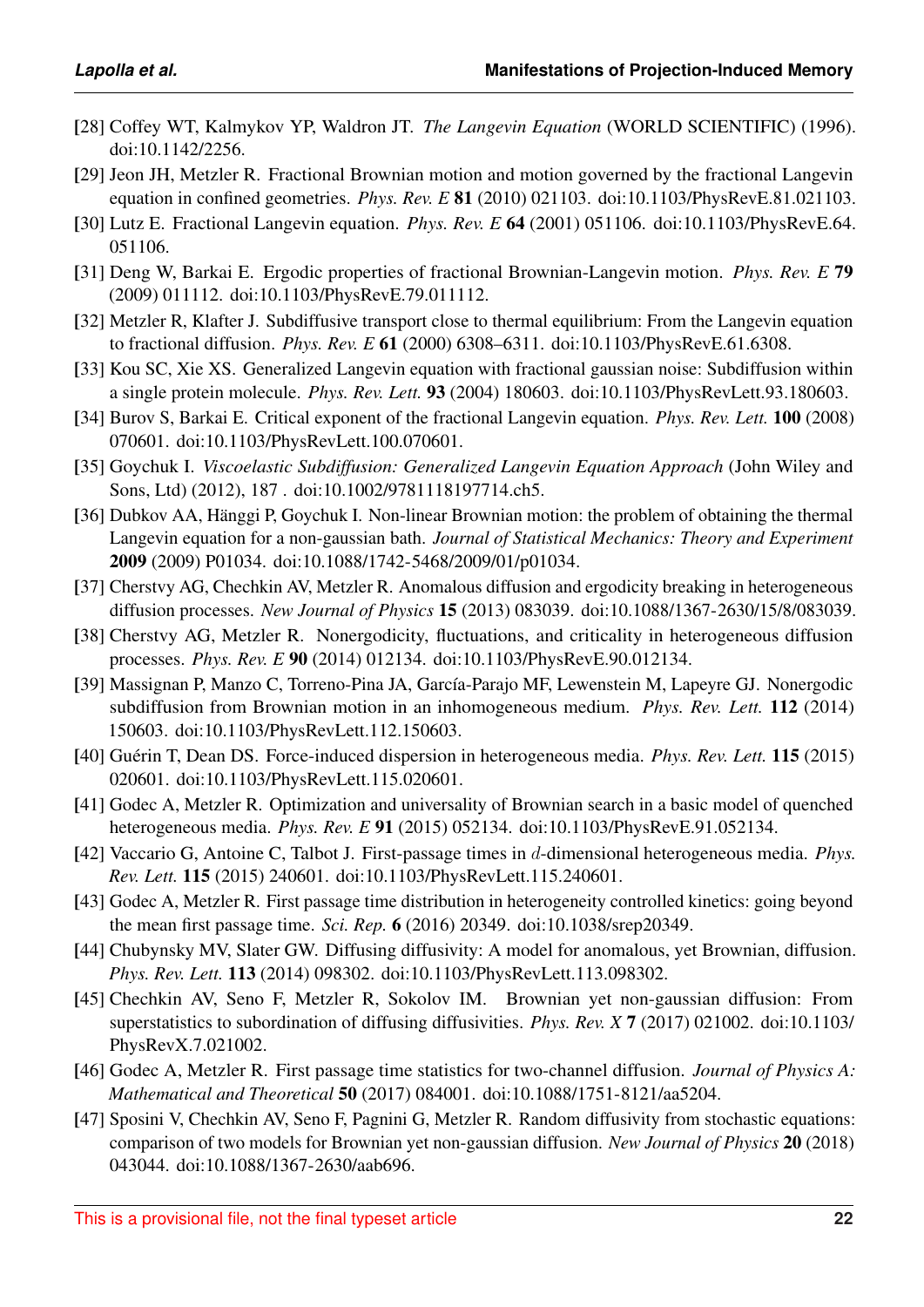- <span id="page-22-0"></span>[48] Lanoiselée Y, Grebenkov DS. A model of non-gaussian diffusion in heterogeneous media. *Journal of Physics A: Mathematical and Theoretical* 51 (2018) 145602. doi:10.1088/1751-8121/aab15f.
- <span id="page-22-1"></span>[49] Grebenkov DS. A unifying approach to first-passage time distributions in diffusing diffusivity and switching diffusion models. *Journal of Physics A: Mathematical and Theoretical* 52 (2019) 174001. doi:10.1088/1751-8121/ab0dae.
- <span id="page-22-2"></span>[50] Lanoiselee Y, Moutal N, Grebenkov DS. Diffusion-limited reactions in dynamic heterogeneous media. *Nature Comminications* 9 (2018) 4398. doi:10.1088/1751-8121/ab0dae.
- <span id="page-22-3"></span>[51] Zwanzig R. Ensemble method in the theory of irreversibility. *The Journal of Chemical Physics* 33 (1960) 1338–1341. doi:10.1063/1.1731409.
- <span id="page-22-4"></span>[52] Nordholm S, Zwanzig R. A systematic derivation of exact generalized Brownian motion theory. *Journal of Statistical Physics* 13 (1975) 347–371. doi:10.1007/BF01012013.
- <span id="page-22-5"></span>[53] Mori H. Transport, Collective Motion, and Brownian Motion\*). *Progress of Theoretical Physics* 33 (1965) 423–455. doi:10.1143/PTP.33.423.
- <span id="page-22-6"></span>[54] Grabert H, Talkner P, Hänggi P. Microdynamics and time-evolution of macroscopic non-Markovian systems. *Zeitschrift für Physik B Condensed Matter* **26** (1977) 389–395. doi:10.1007/BF01570749.
- <span id="page-22-7"></span>[55] Hänggi P, Thomas H. Time evolution, correlations, and linear response of non-Markov processes. Zeitschrift für Physik B Condensed Matter **26** (1977) 85–92. doi:10.1007/BF01313376.
- <span id="page-22-8"></span>[56] Grabert H, Talkner P, Hänggi P, Thomas H. Microdynamics and time-evolution of macroscopic non-Markovian systems. ii. *Zeitschrift für Physik B Condensed Matter* **29** (1978) 273–280. doi:10. 1007/BF01321192.
- <span id="page-22-9"></span>[57] Hynes J, Kapral R, Weinberg M. Microscopic theory of Brownian motion: Mori friction kernel and Langevin-equation derivation. *Physica A: Statistical Mechanics and its Applications* 80 (1975) 105 – 127. doi:https://doi.org/10.1016/0378-4371(75)90162-4.
- <span id="page-22-10"></span>[58] Haken H. Cooperative phenomena in systems far from thermal equilibrium and in nonphysical systems. *Rev. Mod. Phys.* 47 (1975) 67–121. doi:10.1103/RevModPhys.47.67.
- <span id="page-22-11"></span>[59] Ferrario M, Grigolini P. The non-Markovian relaxation process as a "contraction" of a multidimensional one of Markovian type. *Journal of Mathematical Physics* 20 (1979) 2567–2572. doi:10.1063/1.524019.
- <span id="page-22-12"></span>[60] Grigolini P. A fokker–planck equation for canonical non-Markovian systems: A local linearization approach. *The Journal of Chemical Physics* 89 (1988) 4300–4308. doi:10.1063/1.454812.
- <span id="page-22-13"></span>[61] Harris TE. Diffusion with "collisions" between particles. *Journal of Applied Probability* 2 (1965) 323–338. doi:10.2307/3212197.
- <span id="page-22-14"></span>[62] Lizana L, Ambjörnsson T. Single-file diffusion in a box. Phys. Rev. Lett. 100 (2008) 200601. doi:10.1103/PhysRevLett.100.200601.
- <span id="page-22-15"></span>[63] Barkai E, Silbey R. Theory of single file diffusion in a force field. *Phys. Rev. Lett.* 102 (2009) 050602. doi:10.1103/PhysRevLett.102.050602.
- <span id="page-22-16"></span>[64] Sanders LP, Lomholt MA, Lizana L, Fogelmark K, Metzler R, Ambjörnsson T. Severe slowing-down and universality of the dynamics in disordered interacting many-body systems: ageing and ultraslow diffusion. *New Journal of Physics* 16 (2014) 113050. doi:10.1088/1367-2630/16/11/113050.
- <span id="page-22-17"></span>[65] Illien P, Bénichou O, Mejía-Monasterio C, Oshanin G, Voituriez R. Active transport in dense diffusive single-file systems. *Phys. Rev. Lett.* 111 (2013) 038102. doi:10.1103/PhysRevLett.111.038102.
- <span id="page-22-18"></span>[66] Bertrand T, Illien P, Benichou O, Voituriez R. Dynamics of run-and-tumble particles in dense single-file ´ systems. *New Journal of Physics* 20 (2018) 113045. doi:10.1088/1367-2630/aaef6f.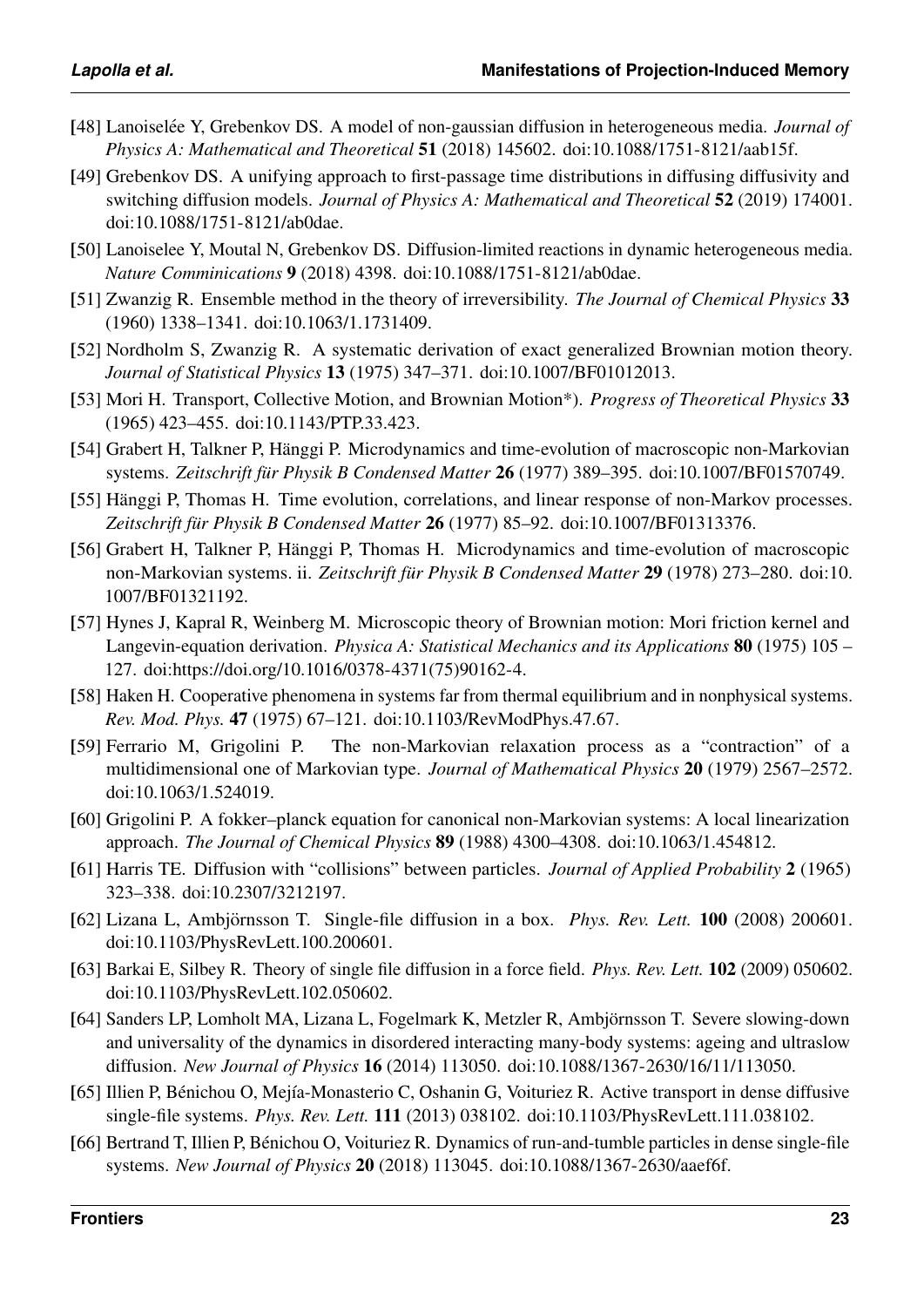- <span id="page-23-0"></span>[67] Lapolla A, Godec A. Unfolding tagged particle histories in single-file diffusion: exact single- and two-tag local times beyond large deviation theory. *New Journal of Physics* 20 (2018) 113021. doi:10.1088/1367-2630/aaea1b.
- <span id="page-23-1"></span>[68] Godec A, Metzler R. Signal focusing through active transport. *Phys. Rev. E* 92 (2015) 010701. doi:10.1103/PhysRevE.92.010701.
- <span id="page-23-2"></span>[69] Deutch JM, Silbey R. Exact generalized Langevin equation for a particle in a harmonic lattice. *Phys. Rev. A* 3 (1971) 2049–2052. doi:10.1103/PhysRevA.3.2049.
- <span id="page-23-3"></span>[70] Havlin S, Kiefer JE, Weiss GH. Anomalous diffusion on a random comblike structure. *Phys. Rev. A* 36 (1987) 1403–1408. doi:10.1103/PhysRevA.36.1403.
- <span id="page-23-4"></span>[71] Pottier N. Analytic study of a model of diffusion on random comb-like structures. *Il Nuovo Cimento D* 16 (1994) 1223–1230. doi:10.1007/BF02458804.
- <span id="page-23-5"></span>[72] Berezhkovskii AM, Dagdug L, Bezrukov SM. From normal to anomalous diffusion in comb-like structures in three dimensions. *The Journal of Chemical Physics* 141 (2014) 054907. doi:10.1063/1. 4891566.
- <span id="page-23-6"></span>[73] Qian H. A decomposition of irreversible diffusion processes without detailed balance. *Journal of Mathematical Physics* 54 (2013) 053302. doi:10.1063/1.4803847.
- <span id="page-23-7"></span>[74] Helffer B, Nier F. *Hypoelliptic Estimates and Spectral Theory for Fokker-Planck Operators and Witten Laplacians* (Heidelberg: Springer, Berlin, Heidelberg) (2005). doi:10.1007/b104762.
- <span id="page-23-8"></span>[75] Chupin L. Fokker-Planck equation in bounded domain. *Ann. Inst. Fourier.* 60 (2010) 217. doi:10. 5802/aif.2521.
- <span id="page-23-9"></span>[76] Reed M, Simon B. *Methods of Modern Mathematical Physics I: Functional Analysis* (New York: Academic Press) (1972). doi:10.1016/B978-0-12-585001-8.X5001-6.
- <span id="page-23-10"></span>[77] Conway JB. *A Course in Functional Analysis* (New York: Springer-Verlag New York) (1985). doi:10.1007/978-1-4757-3828-5.
- <span id="page-23-11"></span>[78] Feller W. Non-Markovian processes with the semigroup property. *Ann. Math. Statist.* 30 (1959) 1252–1253. doi:10.1214/aoms/1177706110.
- <span id="page-23-12"></span>[79] Hanggi P, Thomas H, Grabert H, Talkner P. Note on time evolution of non-Markov processes. *Journal of Statistical Physics* 18 (1978) 155–159. doi:10.1007/BF01014306.
- <span id="page-23-13"></span>[80] Sokolov IM. Solutions of a class of non-Markovian fokker-planck equations. *Phys. Rev. E* 66 (2002) 041101. doi:10.1103/PhysRevE.66.041101.
- <span id="page-23-14"></span>[81] Risken H, Haken H. *The Fokker-Planck Equation: Methods of Solution and Applications Second Edition* (Springer) (1989).
- <span id="page-23-15"></span>[82] Polettini M. Generally covariant state-dependent diffusion. *Journal of Statistical Mechanics: Theory and Experiment* 2013 (2013) P07005. doi:10.1088/1742-5468/2013/07/p07005.
- <span id="page-23-16"></span>[83] Polettini M, Esposito M. Nonconvexity of the relative entropy for Markov dynamics: A fisher information approach. *Phys. Rev. E* 88 (2013) 012112. doi:10.1103/PhysRevE.88.012112.
- <span id="page-23-17"></span>[84] Korepin VE, Bogoliubov NM, Izergin AG. *Quantum Inverse Scattering Method and Correlation Functions*. Cambridge Monographs on Mathematical Physics (Cambridge University Press) (1993). doi:10.1017/CBO9780511628832.
- <span id="page-23-18"></span>[85] Lizana L, Ambjörnsson T. Diffusion of finite-sized hard-core interacting particles in a one-dimensional box: Tagged particle dynamics. *Phys. Rev. E* 80 (2009) 051103. doi:10.1103/PhysRevE.80.051103.
- <span id="page-23-19"></span>[86] Gopich IV, Szabo A. Theory of the energy transfer efficiency and fluorescence lifetime distribution in single-molecule fret. *Proceedings of the National Academy of Sciences* 109 (2012) 7747–7752. doi:10.1073/pnas.1205120109.